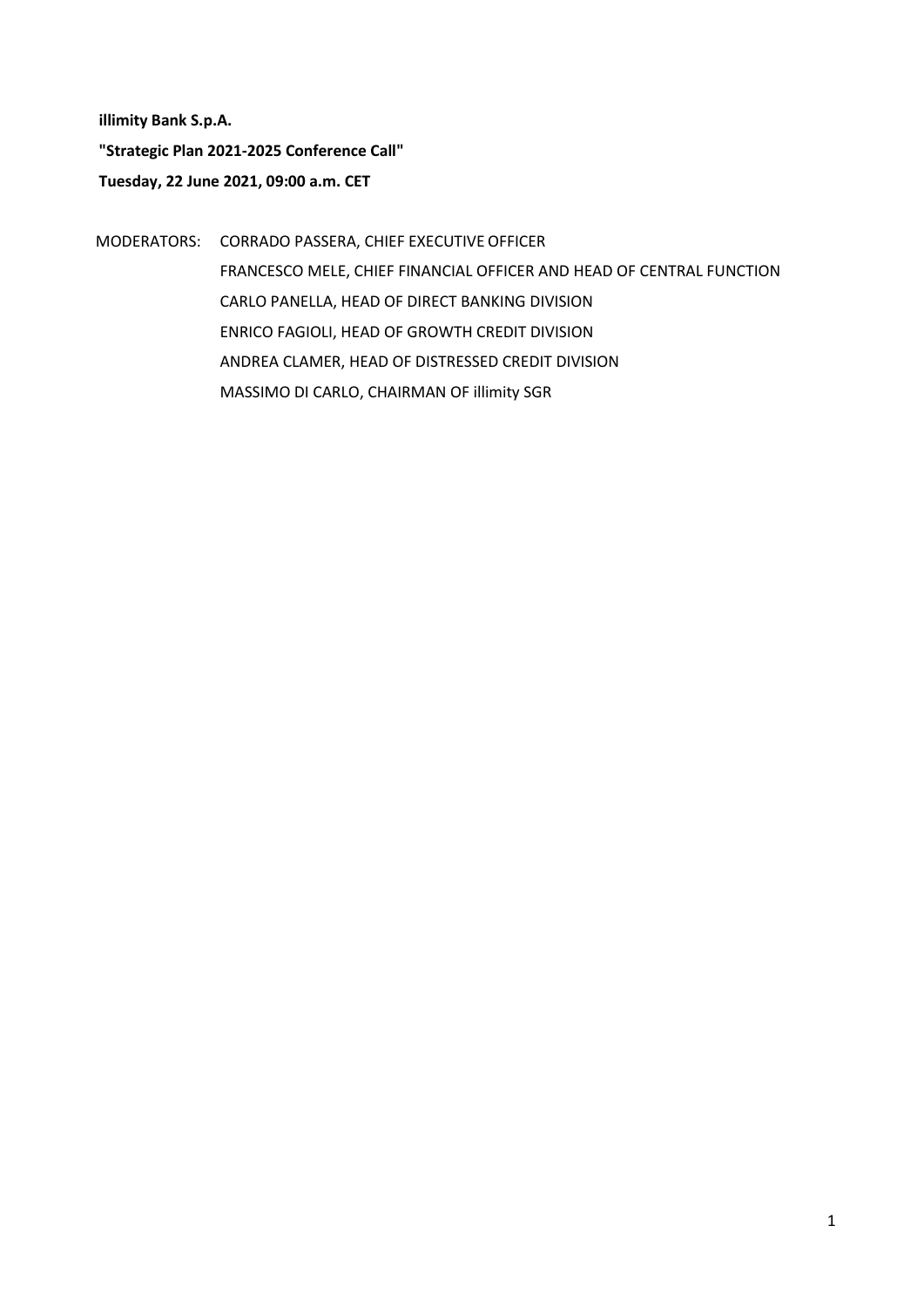### **CORRADO PASSERA, CHIEF EXECUTIVE OFFICER**

Good morning and thank you for joining us today.

Today is a very important day for illimity –2 years ago we were little more than a powerpoint presentation and now we are a team of 650 passionate people with a bright future in front of us.

### **Slide 3 - Unique new paradigm bank**

illimity is a new paradigm bank designed around the needs of Italian SMEs, a very large, growing and highly attractive market. A new paradigm bank combines the best of traditional banking – especially in terms of credit underwriting skills - with the most advanced technologies: it is the combination of these two elements that drive our strategy.

In just over 2 years we have laid solid foundations which now form part of a structured business that is ramping up.

Over the last 2 years we have learnt a lot. We corrected our direction when needed. And we came out of the Covid crisis even stronger.

We are confident to say that our 2021-2025 business plan makes our investment case even stronger and underlines the exciting growth ahead of us.

Moving on to slide 4.

## **Slide 4 - Foundations for success are in place**

Illimity has been built on 5 strong pillars:

- First, Our market focus;
- Second, Our people;
- Third, a unique IT strategy and architecture;
- Fourth, Our ESG values;
- And the fifth pillar is a 10% ROE we expect to reach in FY21.

Let me move on to explain the 5 pillars in more detail, starting with our market focus

Slide 5

#### **Slide 5 - Highly attractive Italian SME market focus**

We focus on only a few, large, attractive and underserved segments of the market

In short, the 3 segments of the market we are focusing-on are enormous. Some of them are going to grow even further as a result of the pandemic.

Performing loans: the world of credit for SME's is massive and is represented as 700 bn euro.

And then we have the world of non-performing exposures. We are expecting a large quantity of transactions over the next few years: nearly 180 bn euro worth of transactions in NPE till 2025, divided between loans classified as UTP – over 35 bn euro - and NPL.

Let's now move to Slide 6 to further look at our market positioning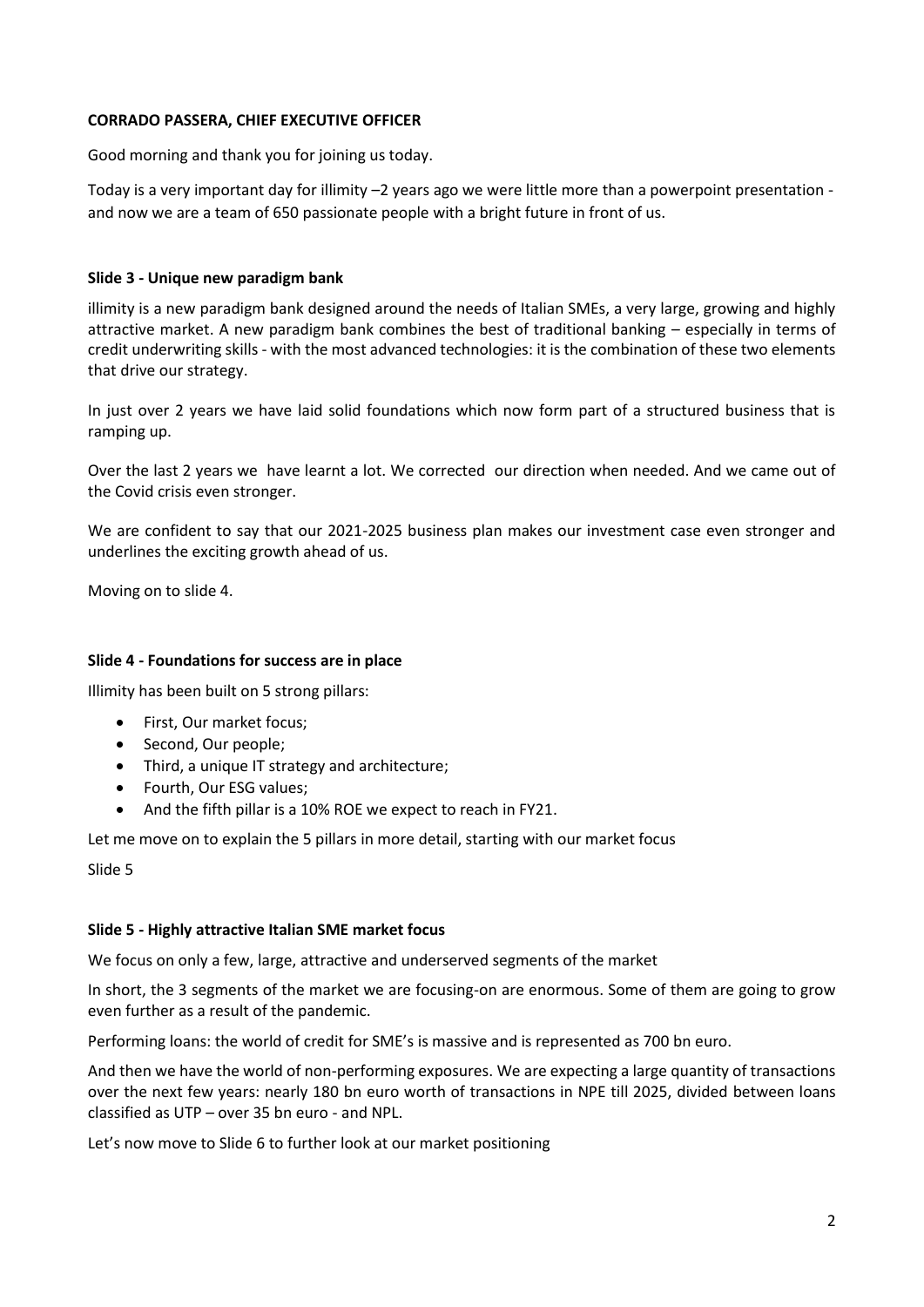### **Slide 6 – Significant market positions through sustainable competitive advantages**

illimity has already built a prominent market positioning across all our service lines.

Our SME Division – we decided to call it Growth Credit Division - has originated over 1.1 bn euro of loans and is a well-recognised player, for example in the acquisition finance segment, where illimity has been mandated lead arranger in several deals.

Our Distressed Credit Division has originated over 1.7 bn, positioning within the top three private investors in the market.

We count on effective and sustainable competitive advantages:

illimity is a bank, and being a bank gives us two major advantages: Very competitive cost of funding and deep customer knowledge.

Credit is our specialty. We created a network of industry experts across every industry we operate in adding expertise to our internal skills.

Our outstanding IT architecture gives us a number of advantages that probably no one else has.

In the distressed credit division we have developed a unique end to end business model that is not being offered by any other market participant.

Slide 7

### **Slide 7 - Ready to run a leading role in the Open Platform services world**

Even though SME credits is our specialty, we also decided to capitalise on Open banking.

We began this journey with a very innovative retail bank platform – illimity bank.com - just to gather deposits. The structural digitalisation of our country became so relevant that we decided to capitalize on it. In order to scale up rapidly, we partnered with HYPE and created a new generation of white label platforms. The opportunities in the new retail banking world are huge and we have entrusted this mission mainly to the New Hype venture the ownership of which we share with the Sella Group.

Slide 8 shows the 2nd pillar, which is actually the most crucial, the illimity team.

#### **Slide 8 – Passionate and united team with key competences from other industries**

Our people are our principal force. Our management team is a super competent, passionate, cohesive team.

On the left-hand side of this slide you see our basic org structure: simple, easy to understand.

illimity enjoys a wide diversity of professionalism: illimiters, come from over 200 different organisations, 70% coming from non-banking sectors. The team has been carefully created; every team member has been handpicked bringing together unconventional, innovative minds with totally diverse backgrounds. Entrepreneurship and creativity need this kind of diversity.

illimiters are our lethal weapon: their commitment, drive, expertise, energy and capability-to-cooperate is the main driver to our success.

Slide 9 underlines the importance of our 3rd pillar, our unique IT architecture.

#### **Slide 9 - Unique IT architecture - technology can replace scale**

We believe technology is the main driver of change and also one of the main weapons to compete, so we created a complete IT architecture that is fully digital, fully modular and fully in-cloud. We believe that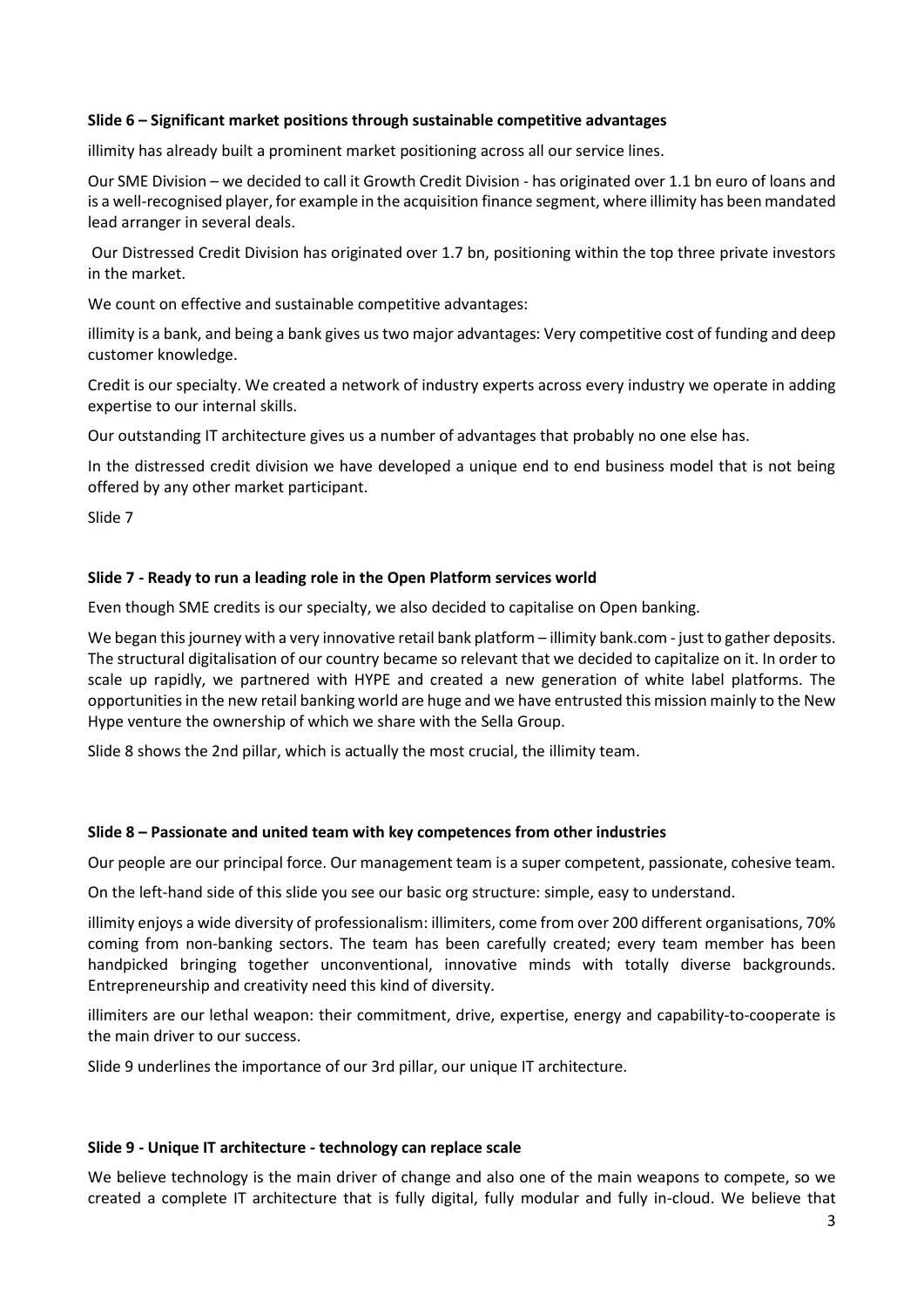technology can actually replace scale in the area of efficiency and can push the boundaries of effectiveness well beyond traditional standards. Our totally scalable, proprietary architecture enables easy integration of third parties' applications, and benefits from a single data lake.

Our technology is embedded in data analysis, credit underwriting, portfolio management and other risk mitigation processes.

illimity's architecture is a unique case in Italy and we are not aware of comparable cases in Europe.

We are now completing the necessary investments and just started enjoying the benefits of such innovative architecture.

Let me say that we have over performed and created real value in this area and I cannot emphasise enough the importance of Filipe Teixeira, our super CIO's role.

ESG is our 4th pillar and a short summary of what we mean is on Slide 10

## **Slide 10 – Strong ESG responsibility: our purpose is to unlockSME0s and individuals' potential**

Our contribution to sustainable growth

We consider ESG a serious responsibility and definitely not a marketing exercise.

ESG for illimity means sustainability in every aspect of our activity.

We have a very ESG purpose: unlocking companies' and individuals' potential.

We fully integrate ESG-based metrics in our underwriting practice, we have integrated ESG values into our long-term incentive scheme and we will work to raise our ESG profile even further.

#### **Slide 11 - 10% ROE expected in 2021**

On Slide 11 we combine all the pillars:

A solid business with a ROE already approximately 10%.

We have a ROE higher than most banks, certainly higher than comparable ones with a very low risk profile and very high equity and liquidity ratios.

All these five foundations have strong roots, and they are what we will continue to capitalise on.

After looking at the foundations I would like to walk you through our future developments and targets for the years to come.

On Slide 12 you will find the strategic ambitions that make our investment case even stronger than before

#### **Slide 12 - Investment case even stronger**

- We expect to at least double our 2020 net profit this year and exceed 20% ROE by the end of the Plan. All divisions will contribute to these solid results;
- Several initiatives both recently started and about to start are strengthening our strategic portfolio of activities, contributing to the delivery of our plan;
- We will continue to reinforce our technological leadership and, in this context,, I am happy to announce a strong partnership with the ION Group.

Moving to slide 13

## **Slide 13 - Strong profitability growth on recurring basis**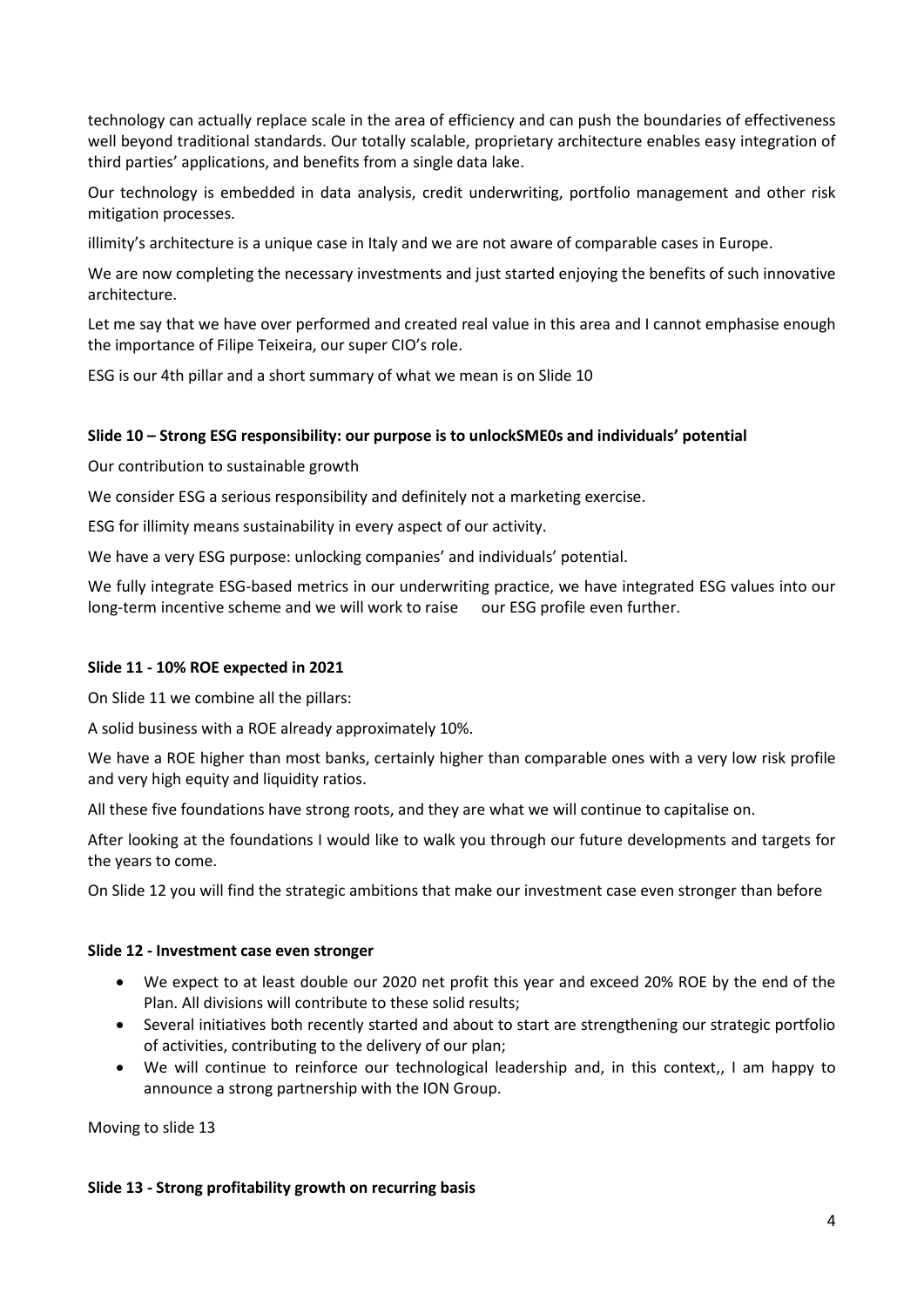In short, these are our plan's key targets. A ROE that moves from 10% to 15% in 2023 then to 20% in 2025

Net profit will evolve from 60-70 in 2021 to nearly 140 mln in 2023 to 240 mln + in 2025.

A sustainable and increasing flow of dividends starting from 2022: we embedded 180 mln euro in the plan horizon. The dividend ratio will range between 20 and 30% according to high ROE investment opportunities.

CET1 ratio will remain steadily above 15% and total capital ratio around 18%.

Francesco will explain in more detail.

Moving ahead to slide 14, we see how each division is increasingly contributing to our overall results.

# **Slide 14 - Operating leverage gains already visible across all our businesses**

The SME division – we renamed it Growth Credit Division - is now complete and the results, as you can see, will thrive. We created a very strong set-up and will leverage on our powerful organisation in the years to come.

Our Distressed Credit division is already a strong contributor to illimity's profitability and will continue to show a robust growth trajectory with high profitability.

The direct banking division has undergone major investments and it's now ready to generate significant profits, unlike the many new direct banks born in Europe in the last few years.

SGR is, as today, a smaller activity, but with a very important mission: to allow illimity to grow without equity limits.

Moving forward to Slide 15, we see three initiatives that were launched in recent months and that are already strengthening the market position of our two larger divisions.

## **Slide 15 - Three strategic projects just launched already with visible positive results…**

We entered the UTP portfolio market last year, we built a dedicated unit and we won one of the biggest transactions in the segment. We have already bought 1.3 bn euro worth of UTP's positions.

In illimity SGR we have already closed our first fund with initial assets under management of 120 mln euro.

We have just set-up a capital markets desk to widen our offer to SME clients. In only a few weeks we have already gathered several mandates and many more are currently under study.

Two important initiatives are about to be launched in the Direct Banking Division. Carlo will describe them more in length, but I have a short summary here on Slide 18

## **Slide 16 - …And a further two will strengthen our portfolio of activities as early as 2021**

First project: B-ILTY the direct bank for small business specialising in digital lending, a very interesting segment of the SME market: huge and underserved

Our business model will be based, on the one side, on a high level of automation that capitalises the stateof-the-art digital platform we have already developed for retail customers, and on the other side, the proven credit underwriting skills we enjoy internally and on a number of ad hoc technological partnerships.

Second project: the New Hype. Last January we set up a joint venture with HYPE, the leading Italian fintech with more than 1.4 mln customers. By the Summer, Hype will turn into "New Hype", thanks to illimity's technology and a series of additions that will accelerate the development of a sustainable revenue flow, driving profitability.

The last two slides will focus on technology and the partnership with the ION Group.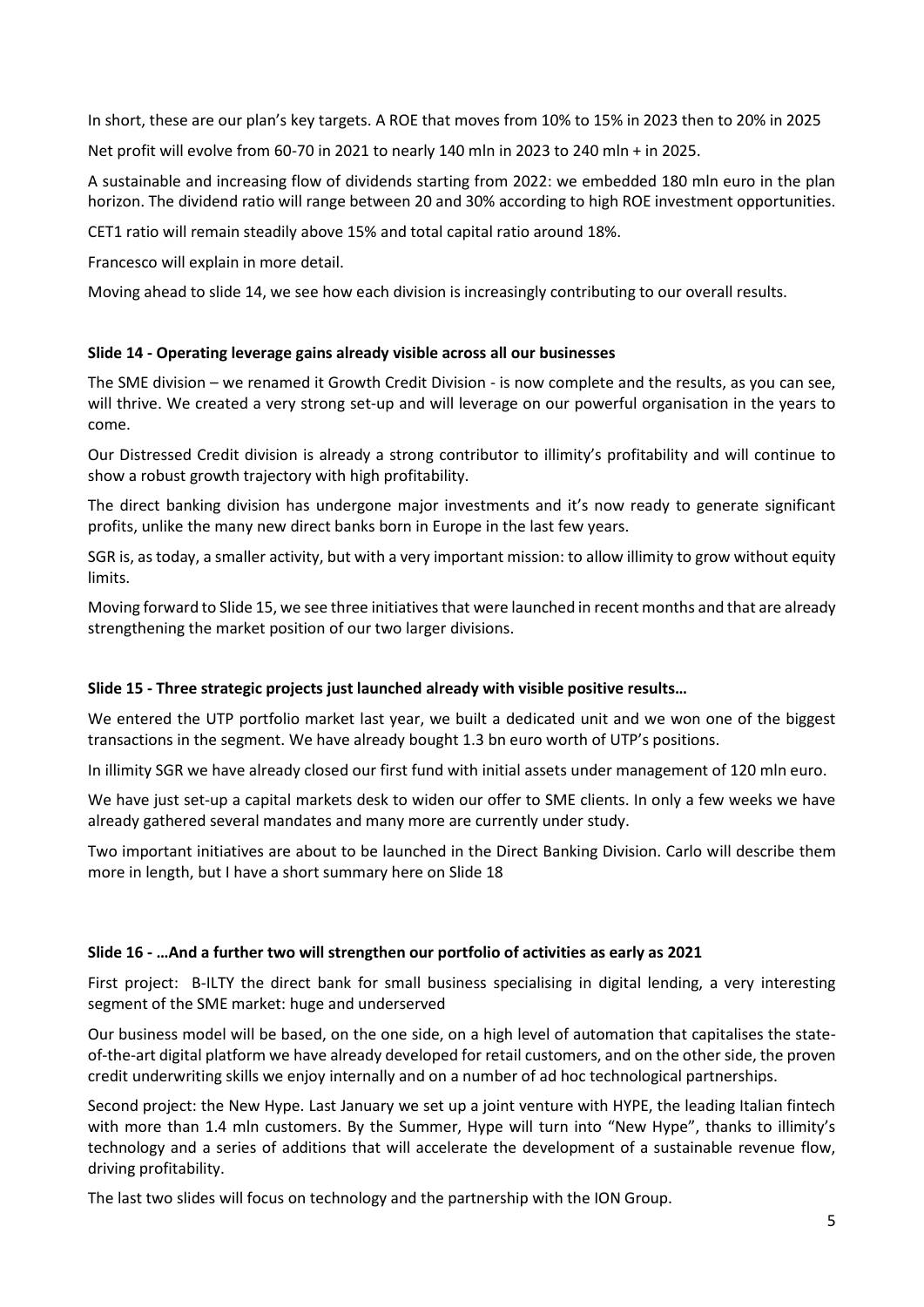Slide 17

# **Slide 17 - At the forefront in technology, but we are just at the beginning**

Today illimity is at the forefront of new technology, however the innovation trend that has begun in our sectors is destined to accelerate and open up opportunities that are quite difficult to imagine.

Today we can certainly say that we are more than satisfied to have:

Data-driven procedures

Direct channels

Modular and totally in-cloud architectures

Enhanced and fast decision-making processes

Open and cross-industry platforms

But because all that is not enough, we have already began preparing for new stages of innovation that are even more drastic and pervasive

- Much more advanced data analytics;
- Fully AI-based and real-time decision-making processes.

and also:

- Programmable assets;
- Smart contracts;
- and so on.

New business models and disruptive products will have to be continuously developed and in such a context the right partnerships will be crucial

## **Slide 18 – Structural IP partnership with ION Group**

Moving to Slide 18, one of today's most relevant announcement, the partnership with the ION Group

Targeted investments and strategic partnership with ION

To catch the innovation wave, it will be necessary to concentrate investments on technology layers that are able to create clear differentiating competitive advantages and to develop targeted strategic partnerships. This concept is abstracted on the left-hand side of the slide.

The starting point of the partnership with the ION Group was the licensing of our IT architecture - our field of excellence – but we decided to extend the partnership to several other sectors to capitalise on the shared vision of the future.

We signed a license agreement on the information systems developed by illimity, which will lead to an accelerated diffusion of the new architecture. This agreement will bring in approx 90 mln in the first five years, without us losing any intellectual property and, without impacting our operations.

We have identified a first set of long-term collaboration areas in crucial sectors such as data analytics, credit scoring, market intelligence, SW developments and many others.

Slide 19

#### **Slide 19 - Interests with ION aligned through a capital increase**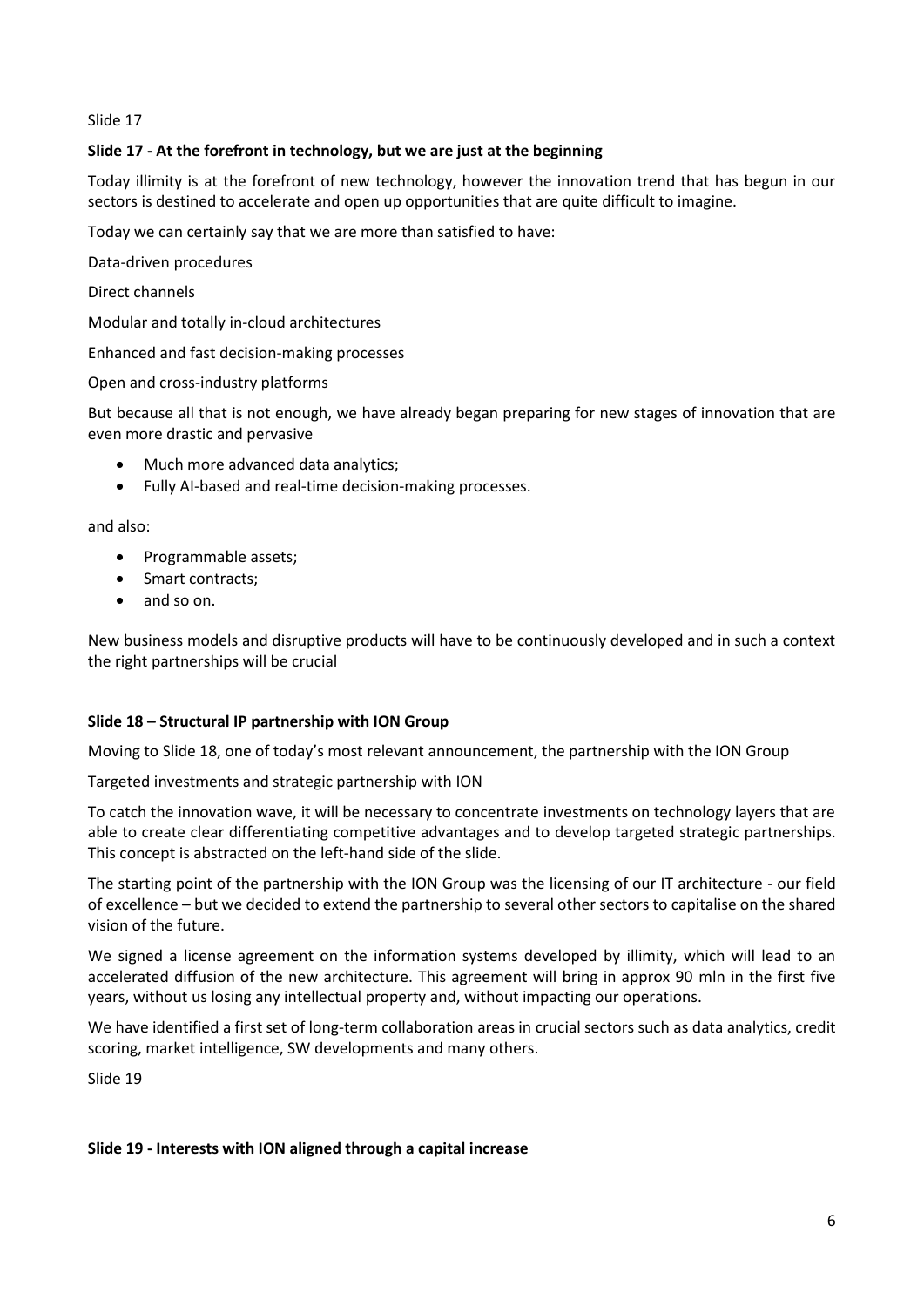In order to keep our two Groups' interests aligned, illimity Board has decided on a capital increase reserved for ION of up to 9.99% of illimity new share capital. The capital increase will be proposed to our Shareholders' Meeting to be held before the end of July.

The potential investment and commercial synergies between our two groups are extraordinary, and not only in Italy. We have not yet estimated or, even less, included the effects of this initiative in the Plan's forecasts.

I will come back with some final remarks at the end of the presentation, but it's now my pleasure to leave the floor to Francesco who will give you further details of our Plan.

# **FRANCESCO MELE, CHIEF FINANCIAL OFFICER AND HEAD OF CENTRAL FUNCTION**

## **Slide 21 - Strong starting point for 2021**

- Thank you Corrado and good morning everyone;
- Let's move to slide 21;
- The first year of our business plan starts with a convincing performance in Q1. We delivered our best quarterly result ever, even more notable considering the seasonality affecting some of our business lines in the first part of every year;
- I am sure you are familiar with the key figures, let me remind you of the €12.6mln net profit for an 8% ROE.

### **Slide 22 -Targeting 10% ROE in 2021**

- Let's start with the current fiscal year on slide 22;
- Revenue growth will be driven not only by the build up of volumes, which are expected to accelerate throughout the year thanks to a robust pipeline, but also by our distressed credit dynamic portfolio management and by the initial impact of the newly established IT partnership in the form of licensing fees;
- Revenue acceleration is also leading to further gains in operating leverage with an improving cost income ratio;
- Last, thanks to the significant contribution of government guarantee lending and a stable asset quality, cost of risk is projected to remain low throughout the year;
- The above dynamics lead to a guidance of net income for 2021 of €60-70mln, which is a significant jump compared to 2020, and should allow us to move to a double-digit ROE in our second full year.

## **Slide 23 - Trends embedded in strategic priorities driving financial targets**

- Turning to slide 23 I'll summarise the most relevant macro trends. For the distressed credit market, the post pandemic macroeconomic backdrop will inevitably lead to waves of new NPE, particularly when government support measures end;
- Ongoing regulatory pressure will lead to further de-risking requests to commercial banks;
- Digitalisation also saw a broad acceleration in many sectors including in financial services. We expect demand for digital financial services from both households and corporates to keep rising anticipating a secular trend;
- These trends are embedded in our strategic priorities and support our financial targets.
- We identified 4 strategic priorities:
	- pursue value accretive volume growth in core businesses such as distressed credit, turnaround and digital lending to small corporates
	- build and develop capital light revenue streams retaining focus on our core markets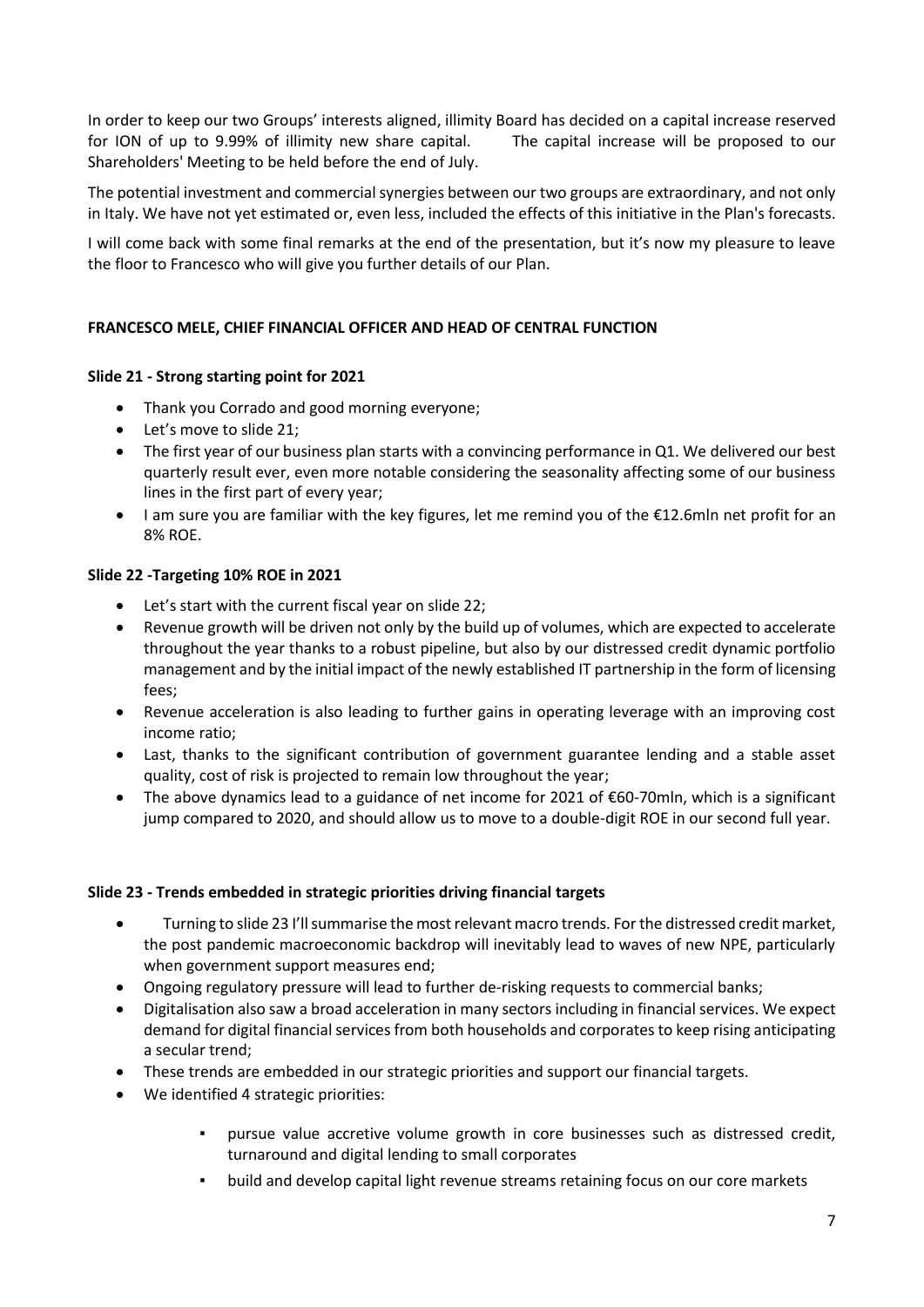- generate sustainable results maintaining high liquidity and a balanced funding mix ...
- ... as well as an above industry CET1 ratio

# **Slide 24 - 20% ROE by 2025**

- Let me start with our key summary financial targets on slide 24;
- To provide more visibility on the expected trajectory of our results, we will provide you with targets throughout the plan horizon up to 2025, when we expect illimity to be running at full steam, with a halfway checkpoint at 2023. We will also lay out short term targets for 2021;
- We expect ROE to move from around 10% in 2021 to around 15% in 2023 and then to 20% in 2025. We consider the target a low-risk ROE because it is originated by a balanced asset mix;
- Total assets are expected to increase from the current level to €7-8bn in 2023 and to €9-10bn in 2025;
- Moving to P&L, we expect net profit of around €140mln in 2023 and of around €240mln in 2025;
- For operating leverage we expect to move from a cost income of 65-70% this year to below 50% in 2023 and below 40% in 2025;
- Such results will be produced maintaining a solid capitalisation with CET1 ratio above 15% throughout the plan – as per our original commitment - from around 18% expected at the end of the year.

# **Slide 25 - Value accretive volume growth**

- Moving to business origination on slide 25, let me say that an effective capital allocation is a key success factor to reach our targets as we will be gradually approaching our 15% steady state capitalisation threshold;
- In this context the almost €11bn of cumulated business origination during the plan horizon will be allocated to segments with high return on capital such as distressed credit investments, UTP single names and portfolios;
- We expect a balanced contribution from all our 3 divisions, each contributing 1/3 of total production;
- The same applies to asset types with performing loans representing around 60% of total production over the plan horizon;
- The return on capital driving capital allocation includes capital management initiatives (such as in factoring) and co-investment initiatives (notably for illimity SGR and for real estate single name investments). The average RWA density is expected to remain below 70% even after the emergency phase of extensive supply of government guarantee lending expires.

## **Slide 26 - Almost €10bn total assets by 2025**

- Let's look at our balance sheet projections on slide 26;
- We expect total assets to more than double reaching almost €10bn by 2025;
- Growth will be driven by net customer loans and distressed investments with a 27% compound annual growth rate;
- Looking at business lines, the underlying trends reflect not only origination capacity and market size but also different strategies;
- Growth Credit is expected to grow at 28% compound annual growth rate to €3.1bn in 2025;
- on the other side Distressed Credit is expected to grow at 12% compound annual growth rate to €2.3bn due to its dynamic portfolio management strategy applied to volumes originated of a similar size;
- Direct Bank is expected to reach  $\epsilon$ 1.9bn of loans by 2025 essentially through B-ILTY;
- Last, our shareholders' equity is expected to more than double to €1.4bn in 2025 including dividends' payment from 2022.

## **Slide 27 - Revenue growth and operating leverage drive profitability**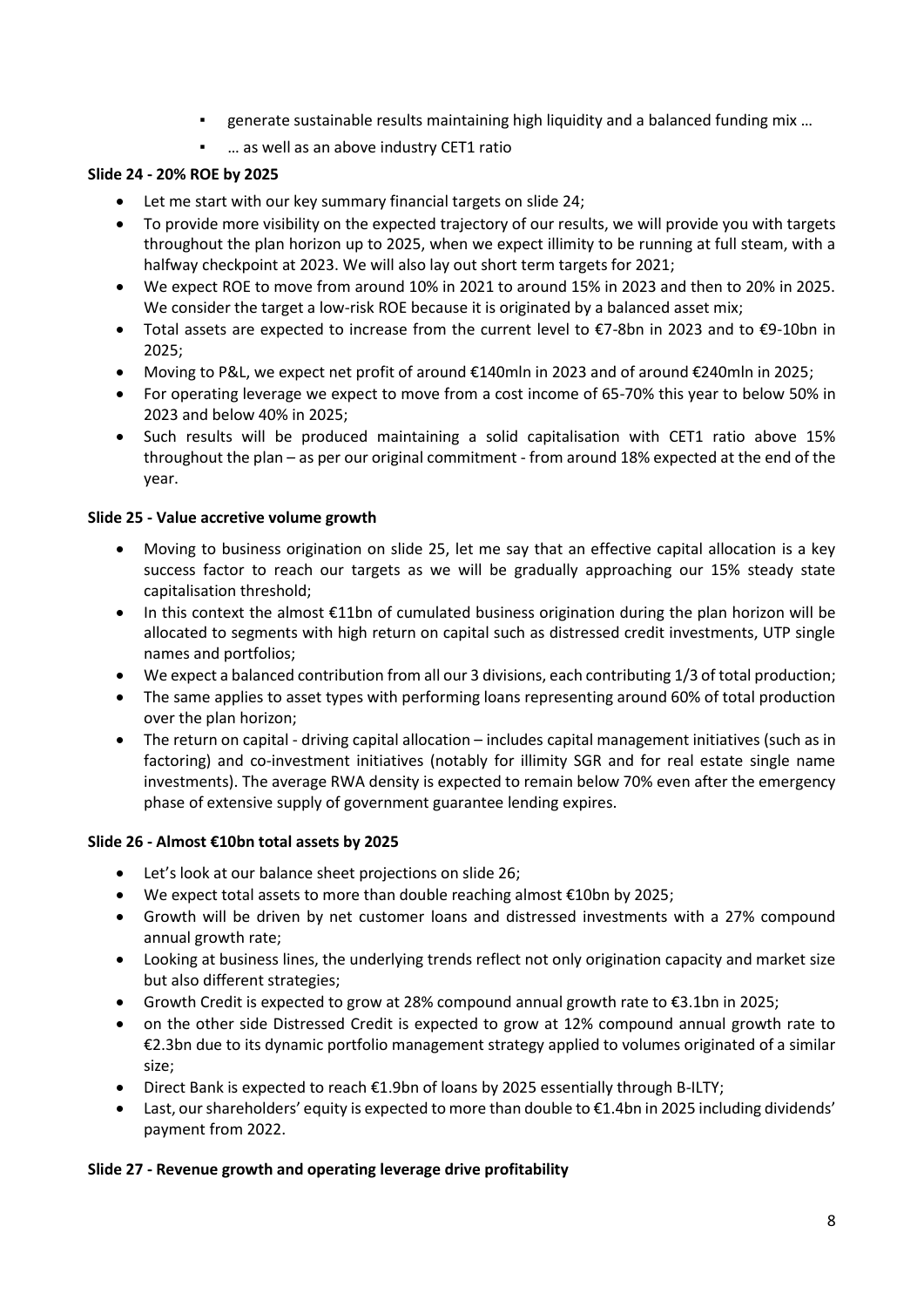- Moving to P&L projections on slide 27, you can see profitability is driven by two major trends:
	- on one side revenue growth
	- on the other operating leverage
- Starting from net income of €60-70mln this year we expect to reach net income of €140mln in 2023 and over €240mln in 2025 - representing ROE of 15% and 20% respectively – through:
	- strong revenue growth with operating income over €660mln in 2025 and a 31% compound annual growth rate with a visible rebalancing between net interest income and other income. In particular, net fees and commissions are expected to grow 57% annually reaching over €140mln in 2025;
	- stabilisation of operating costs, with a 14% compound annual growth rate and deceleration more visible from 2022;
	- prudent provisioning with €47mln of provisions in 2025.

## **Slide 28 - Strong and balanced revenue growth**

- Let's look at revenue expected development more in detail on slide 28;
- We expect not only strong revenue growth but also a healthy and balanced trend through revenue stream diversifications deriving from a capital-light low-risk approach;
- Rebalancing between interest and non-interest income will already be visible by 2023 with the contribution of non-interest revenue reaching 47% of total operating income from the current 40%;
- The progression of non-interest revenue is fuelled mostly by capital-light businesses driving a significant growth in net fees. The main contributors are neprix, B-ILTY, capital markets and illimity SGR;
- Within non-interest components we expect profits from closed positions to maintain a steady contribution over time whilst gains from credit revaluation in turnaround business to become more visible due to a growing portfolio.

## **Slide 29 - Significant operating leverage gains**

- Let's now move to operating costs on slide 29;
- Our business model is scalable and operating leverage will be increasingly visible with cost income expected to sharply decline over time dipping below 50% in 2023 and below 40% in 2025;
- Importantly, cost growth is mostly concentrated in the next 2,5 years with a compound annual growth rate of 18% in 2020-2023 down to 9% in 2023-2025;
- Such costs reflect the ramp-up of the new initiatives, B-ILTY in particular, as well as business growth;
- Similar considerations apply also to our headcount, expected to reach around 1,100 units by 2025, over 500 refer to neprix and -considering the labor intensive nature of this business - are inevitably connected to growth in volumes. New hiring is mostly focused on new initiatives and business growth and broadening scope of certain activities (such as neprix sales);
- Additions to central functions are marginal, aimed at completing our scalable platform, and mostly concentrated in 2021.

## **Slide 30 - Conservative loan loss impairment assumptions**

- We have embedded a number of conservative assumptions in our projections, starting from provisioning, as you can see on slide 30;
- 2020 and 2021 cost of risk was and is still affected by public support measures such as government guarantee schemes. As such, the current starting point is not particularly relevant when it comes to provisioning estimates;
- Assuming a general deterioration following the unwind of public support measures we have projected a significant increase in provisioning both in absolute terms (with loan loss provisions expected to reach €44mln in 2025) as well as in relative terms (with cost of risk in the 90-100bps range over time);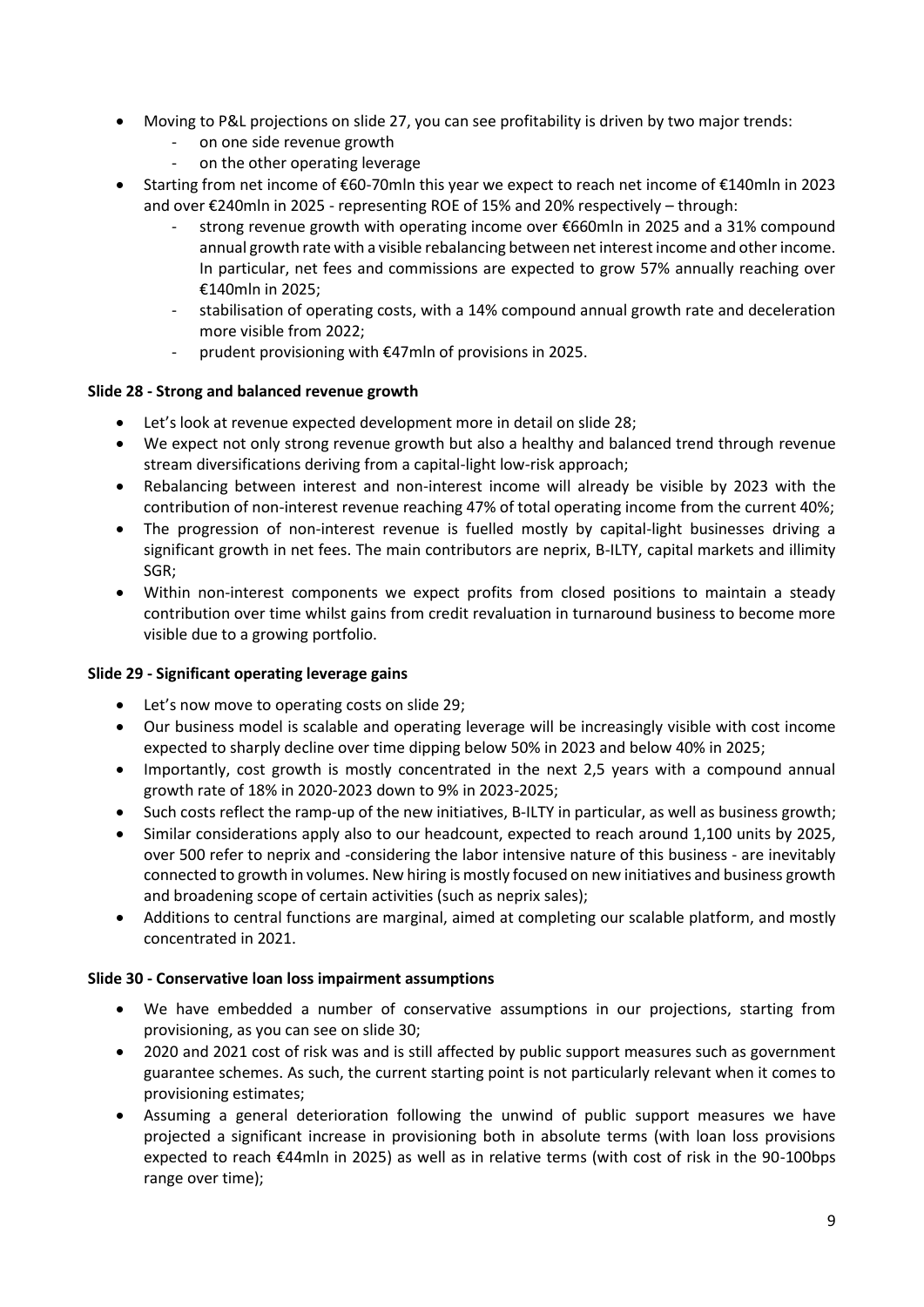- 1 year PD consistently reflects an increase of default rates in 2022-2023 and a more normalised trend from 2024 onwards;
- These projections of PD are very prudent: considering the SME loan book and including B-ILTY, we project that over 50% of the stock of performing loans to customers will benefit from public guarantees or credit insurance;
- We are also assuming top-end coverage ratios for our organic NPE.

# **Slide 31 - Strong liquidity position across the Plan horizon**

- Moving to liquidity on slide 31 ...
- Maintaining a prudent liquidity profile has always been a core component of our strategy. We consider the approach particularly appropriate for our business model with some business lines – such as distressed credit investments - growing in a non-linear way. We confirm this approach targeting to maintain cash and liquid assets at around 20% of total assets, reaching €1.8bn in 2025.
- Securities continue to play an important role in our expected liquidity profile as we target to maintain a portfolio at around 10% of total assets.
- Our investment policy is going to remain prudent as we target a 1.5% yield with a duration of around 4.5 years. Within our portfolio we expect to maintain high yield bonds leveraging on our credit expertise at around 10%.
- Our prudent strategy will allow us to maintain regulatory liquidity ratios (NSFR and LCR) well above minimum requirements throughout the plan.

## **Slide 32 - Well diversified funding mix**

- Our liquidity is generated through a solid and well diversified funding, as you can see moving to slide 32;
- Funding is expected to more than double in order to support business origination, reaching over €8bn in 2025;
- We also expect a shift in funding mix with wholesale component stabilising at around 40% of total funding;
- Cost of funding is projected to remain flat over the plan, ending with a marginal decrease when around €400mln of the promotional 5-year term deposits offered upon launch of illimitybank.com are going to mature;
- Our institutional funding plan envisages a Tier 2 issuance in 2021 and cumulative €1.3bn in senior preferred bonds over the plan.

## **Slide 33 - Commitment to strong capital buffers**

- The Tier 2 bond is part of our capital structure optimisation strategy as you can see on slide 33;
- Our original 15% minimum CET1 ratio remains confirmed. It includes ordinary shares deriving from the conversion of €14mln Special Shares from Q3 2022;
- Including Tier 2 we therefore target an 18% Total Capital ratio across the plan;
- Calendar provisioning starts to affect CET1 capital in 2023 but with a manageable impact;
- Moving to RWA, we expect the amendment to the art. 127 CRR requested by the European Commission as part of its NPL Action Plan to become effective by year end, releasing around €330mln of RWA based on March figures;
- RWA are expected to grow to around €7.0bn by 2025;
- Closing with dividends, assuming current regulatory recommendations are lifted, we expect to start paying dividends out of 2022 net income with a dividend pay out of 20-30% depending on availability of high return on capital investment opportunities as we aim at maximising shareholders' return.

#### **Slide 34 - Strong contribution from all businesses**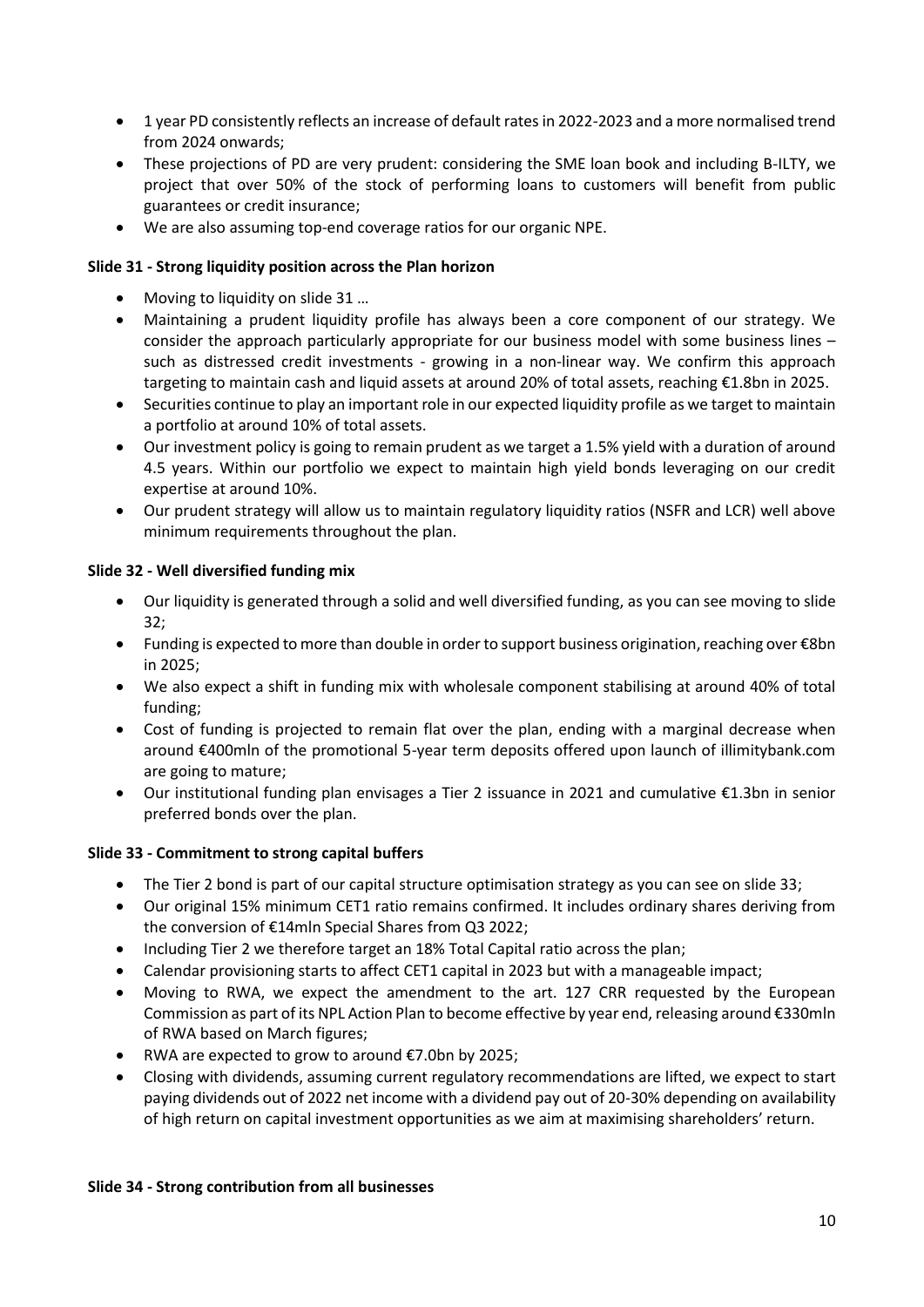- Let me close on slide 34 with our divisional performance;
- We expect all our divisions to perform strongly across the plan with Distressed Credit confirming its role of main contributor, Growth Credit achieving scale and operating gains and Direct Banking becoming a key contributor of profits thanks to B-ILTY and HYPE improving results;
- Carlo, Enrico, Andrea and Massimo will provide relevant details in their sections;
- All in all we believe we have built a prudent and solid business plan underpinned by attractive financial targets;
- Let me now hand over to Carlo.

## **CARLO PANELLA – HEAD OF DIRECT BANKING DIVISION**

Good morning everybody and thanks Francesco.

I am excited to introduce you to the Business Plan of our Direct Bank Division, where we can now see the results of our investments since illimity was born.

### **Slide 36 – Ambitious goals have been rapidly reached since inception**

Let's move to slide 36 to start with the 3 important goals we have for the following years.

The unique platform we have developed is now delivering some game changing initiatives in the world of open banking.

Our division has three main goals over the next five years

- To secure retail funding to the Illimity Group. We have already been very successful in this activity by collecting 1.5 bn worth of deposits through illimitybank.com and through Raisin. By 2025 we expect to reach 4.4 bn;
- To contribute to the success of HYPE, our Joint Venture with the Sella Group. Hype will consolidate its leadership, also thanks to illimity's technology, and the "New HYPE". The new HYPE will be presented to the market in Q3 and we expect to see its customers grow from 1.4 to almost 3 millimlnon, with a very satisfactory level of profitability;
- To launch B-ILTY, the first Direct Bank for Small Corporates, by the end of this year. I suggest you keep an eye on B-ILTY, it's a great project!.

#### **Slide 37 - Significant contribution to group results after investment phase**

Let's now go to slide 37 to see the contribution to the group result.

2021 will be the last purely investment year.

In the 2023 and 2025 forecast we will welcome the contribution coming from our Open Banking operations in both the retail segment, through Hype, and in the Small Corporate segment through B-ILTY.

Our Direct Bank Division is moving – as planned - from a purely funding machine, to a fully-fledged business line, contributing to illimity group results with over 50 mln euro Profit Before Tax by 2025.

Let's now move to the next slides, to talk about HYPE

#### **Slide 38 - HYPE quickly scaled customer base to gain market dimensional leadership**

Hype is the leading fintech in Italy and one of the largest in continental Europe.

In relation to app usage, Hype's figures last May equal the sum of all the other 4 followers put together.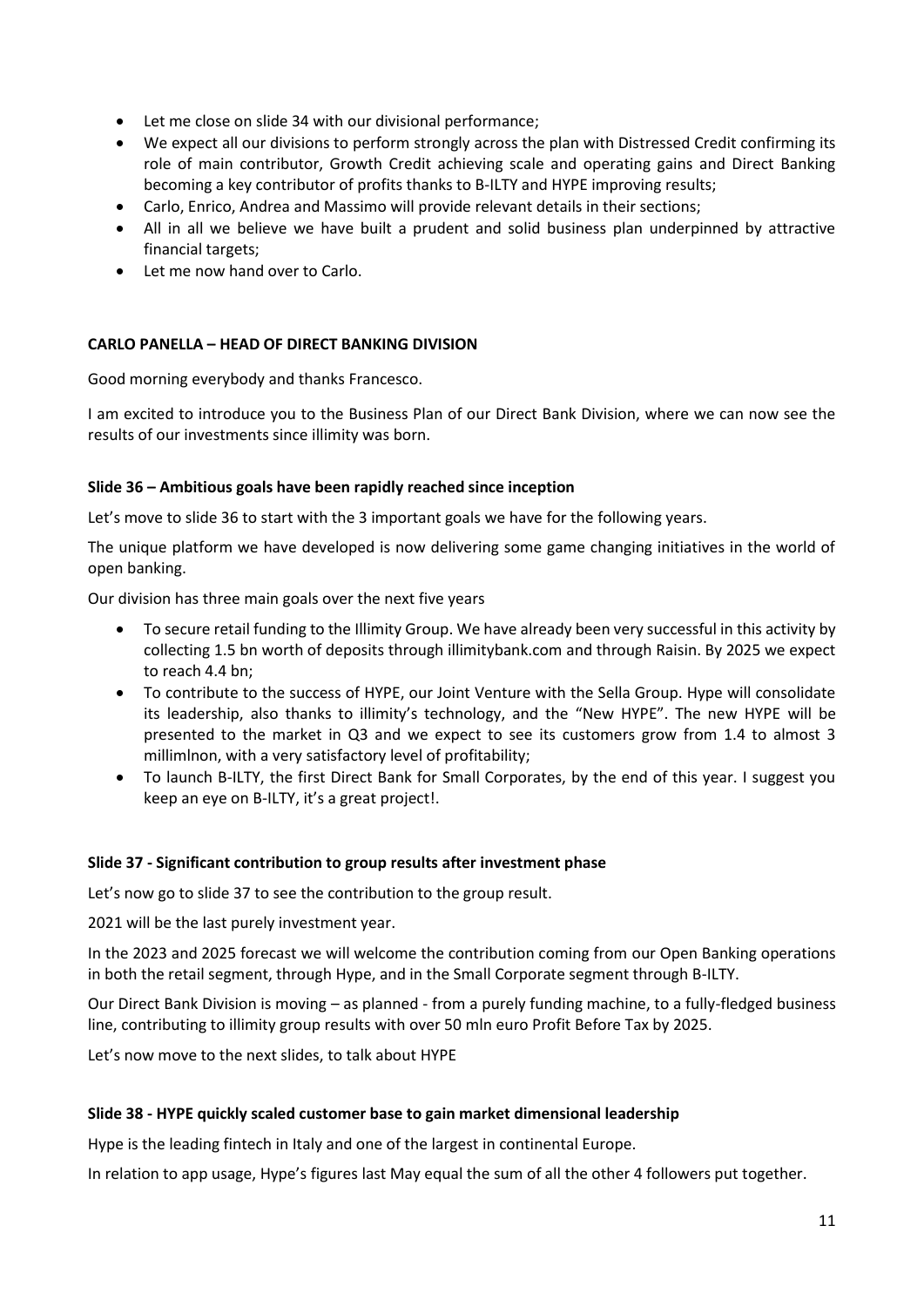Hype is also the market leader for users - more than 1.4 mln - and usage with more than 5 mln transactions per month

Let's now move-on to the next slide to have a look at HYPE evolution

### **Slide 39 - Ready to present "New HYPE"**

Here we can see some updated figures on Hype's growth in the first four months of 2021

- Transactions are almost doubling, and growing by 75%;
- And revenues are boosting too: + 90%;
- Paying subscribers penetration is increasing by 4 percentage points and we will see an acceleration after launching the "New Hype" in Q3.

The New Hype will prove to be the real innovation booster!

I will give you just a hint of what the new HYPE will be like, leaving the details for the market launch.

It will be:

- Multi Bank;
- With a fully-fledged offering;
- Based on a new CRM technology and in cloud;

All this has been made possible also thanks to the contribution from the illimity team, and technology.

A real benchmark at the European level!

Now, let's move to slide 40 to the other important business line.

#### **Slide 40 - B-ILTY, first Direct Bank for Small Corporates: huge market potential**

I am happy to announce the new initiative, which will be launched by the end of the year: B-ILTY, the first direct bank for small corporates. A real game changer for Direct Banking!

B-ILTY will cover a huge underserved market of at least 1 mln small corporates, as

- Traditional bank-branches are not designed for them;
- Purely digital channels are not adequate for them;
- They need a simple but complete offer;
- They need products but also advisory services.

Let's move to slide 41 to see where B-ILTY will be positioned in the competitive landscape.

#### **Slide 41 - B-ILTY, first Direct Bank for Small Corporates: distinctive positioning in the Italian arena**

We have the full span of the offer on the horizontal axis and the possible channel mix on the vertical. The blue circles represent the different market players and their size.

- Fintech, are digital natives They have limited offerings like credit or transaction, and generally do not reach scale;
- Big incumbent banks are fully fledged, but branches are still the focal point of interaction.

Illimity, thanks to B-ILTY, will be the first to propose a fully-fledged offering with a "digital first" model.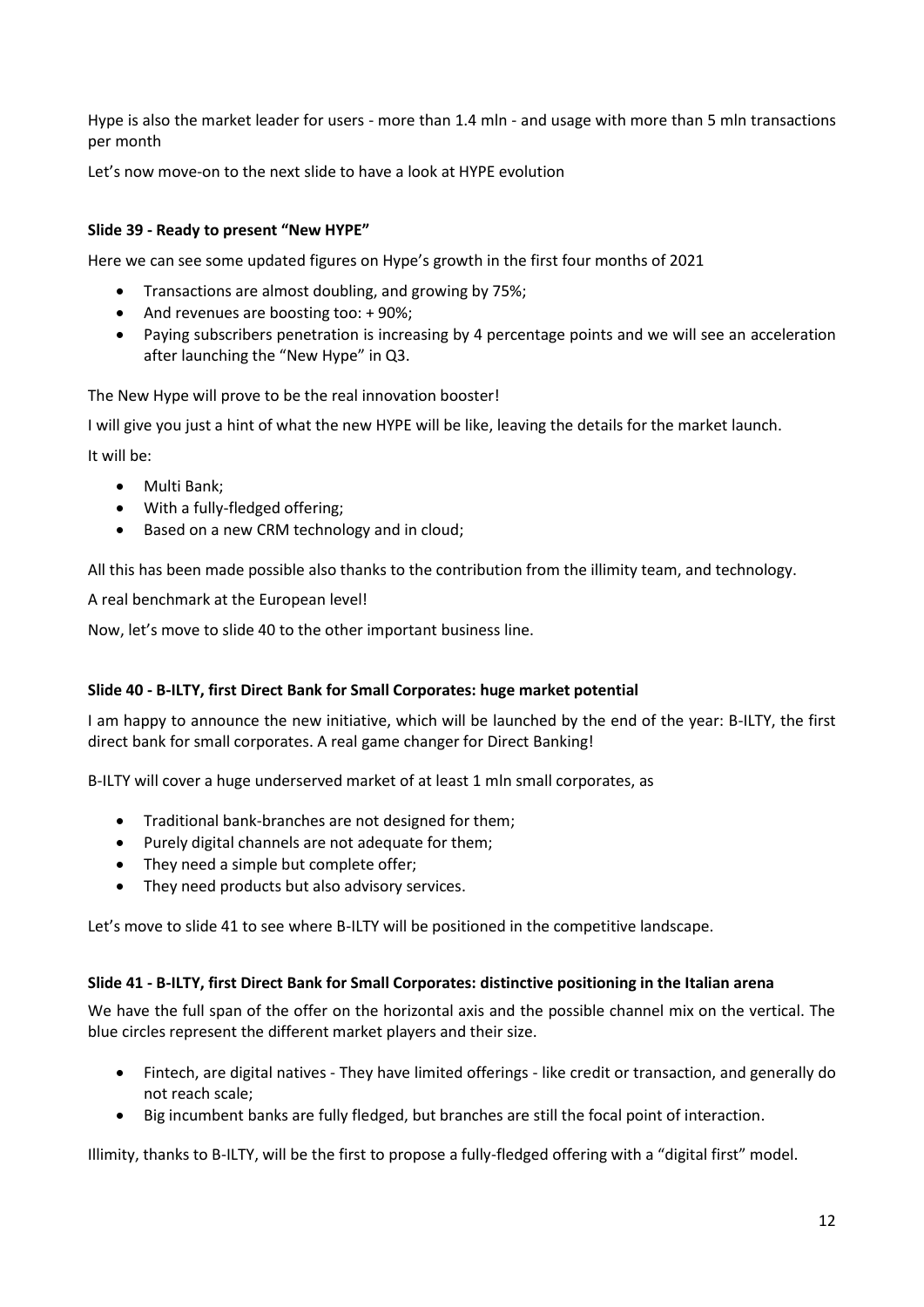By "digital first'' we mean the possibility to perform all activities through digital channels, but also the possibility to rely on human advisory relationships when needed.

Let's move forward, to see how we will do it and why B-ILTY will be different.

### **Slide 42 - B-ILTY, first Direct Bank for Small Corporates: simple offering designed on Small Corporate needs**

We have designed the BILTY offer on the actual needs of small corporates and industry sectors.

A complete set of simple products meeting very specific needs. We are designing the offer with the help of a number of entrepreneurial associations.

- Full range of digital transaction products such as bulk payments, paying taxes, and instant payments;
- Complete range of short- and medium-term lending facilities including factoring;
- A set of Value Added Services that will continuously be renewed and enriched like insurance, digital CFO, ERP and others;

The right mix of channels

- Digital platform, to manage accounts, sign contracts and keep in touch with relationship managers;
- Smart Care, to have dedicated support by operations and support professionals;
- Relationship managers that will take care of the customer and who will be in charge of customer development.

We can move to SLIDE 43 to the "secret weapon" of B-ILTY.

### **Slide 43 -B-ILTY, the first Direct Bank for Small Corporates: advanced Credit Engine at heart of process**

B-ILTY Credit Engine: the combination of all our experience in lending, our industry focused know how, the best available data, the best available analytics, machine learning and AI techniques.

B-ILTY is a scale business, and digital, data driven, and "intelligent" processes must drive commercial and credit actions.

The credit engine of B-ILTY will provide a high level of automation coupled with lending expertise, and will use a flexible workflow to orchestrate credit scoring coming from different sources:

- External providers;
- Credit bureau;
- All customer's current accounts, thanks to PSD2

It will be a forward-looking engine, and it will be used also for businesses other than B-ILTY.

Let me say it is a kind of "secret weapon" which is also very useful for the whole bank.

Next slide, slide 44.

# **Slide 44 - B-ILTY, the first Direct Bank for Small Corporates: 31k clients in 2025 and €3.7bn cumulated business origination**

This slide shows B-ILTY's contribution to illimity's results.

- Customers will grow to 31 thousand small corporate by the end of 2025, then;
- Loans will be 1.1 bn by the end of 2023, and 1.9 bn by the end of 2025 with a total origination of 3.7 bn euro;
- Revenue will reach 80 to 90 mln in 2025;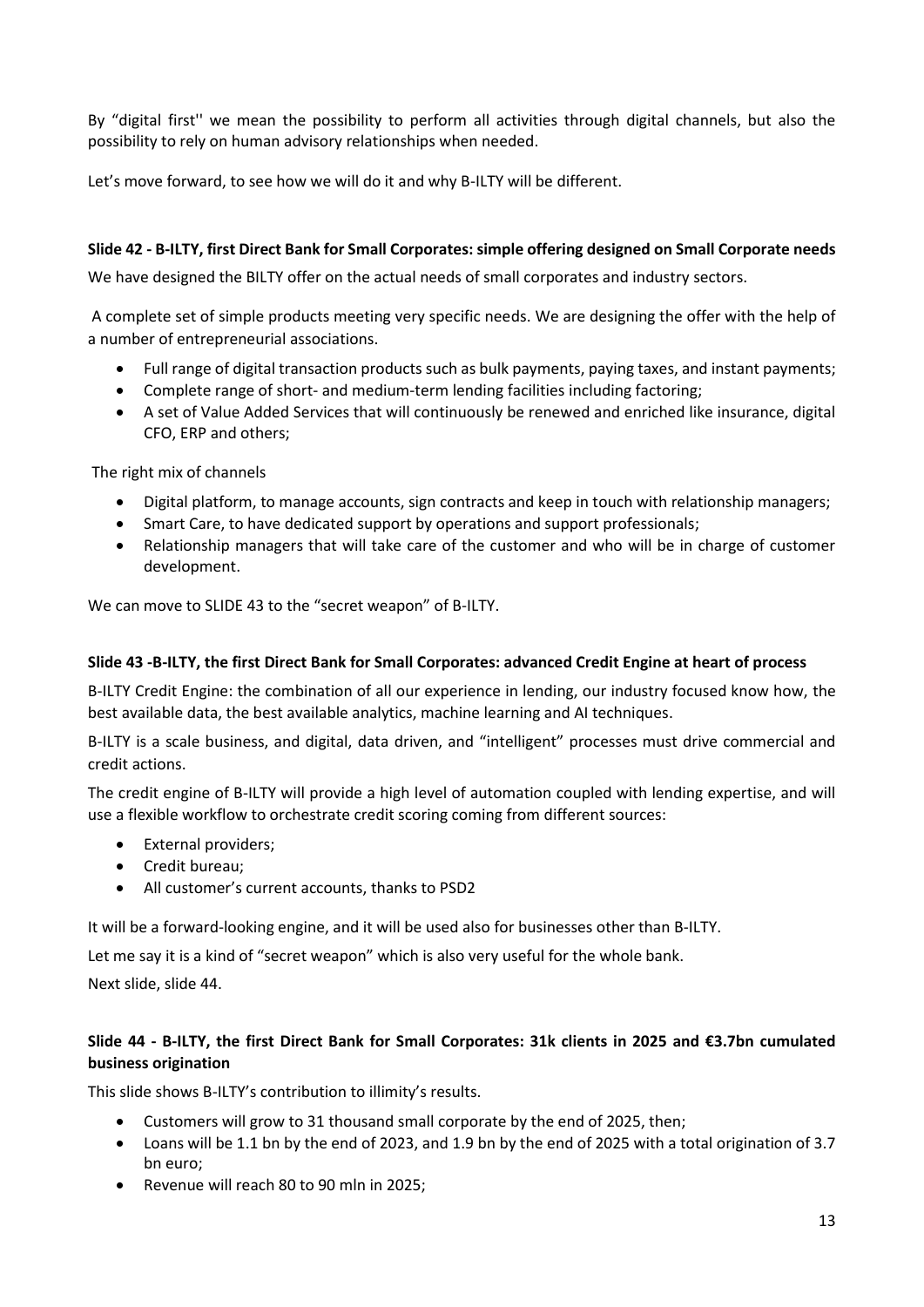- RWA Density will average at 30% and;
- Cost income will be between 30-35%.

All these results will be possible thanks to an efficient digital platform, together with credit management capabilities.

And, more important, B-ILTY is scalable: there is a huge market to address, and our platform will support growth.

Let me say that B-ILTY embraces all of illimity's unique characteristics

That's all for the Direct Bank, now I leave the floor to Enrico for the Growth Credit Division.

\*\*\*

## **ENRICO FAGIOLI – HEAD OF GROWTH CREDIT DIVISION**

## **Slide 46 – Italian SMEs specialist partner**

Thank you, Carlo,

This opening slide of my presentation will give you a brief summary of the Growth Credit Division's core business. We are a specialist partner for Italian SMEs, providing a complete range of financing solutions for companies.

In the first part of 2021, we widened our range of services, offering capital markets advisory and products, to provide all-round assistance to our clients as they grow or relaunch.

Moving on now to slide 47

## **Slide 47 - Tangible positive impact on Group's P&L becoming more visible**

In 2021, we are starting to see the positive impact of operating leverage. This looks set to increase throughout the plan because our business is highly scalable, owing to the organisational structure we adopted for the Division and the technical nature of our ICT tools.

Growth in revenue and margins follows positive increases across all business areas, including revaluations and upside elements of turnaround.

We have laid solid foundations and expect to enjoy a steady growth.

Looking now at our core markets

#### **Slide 48 - Core markets with a strong outlook**

Our core markets are huge and have a positive medium-long term outlook.

Take Turnaround. In Italy the forecast for the UTP market is of over 35 bn euro cumulated transactions in terms of GBV between 2021 and 2025. This process will gain momentum from restructuring needs as the moratoriums and other exceptional measures adopted to combat the pandemic crisis come to an end.

Focusing on the Crossover/Acquisition Finance market, demand should be stable and sustained, with a potential market of approximately 250-300 bn euro. In relation to this, we see further business potential by working through specialized private debt funds, that could be complementary in executing our financing solutions.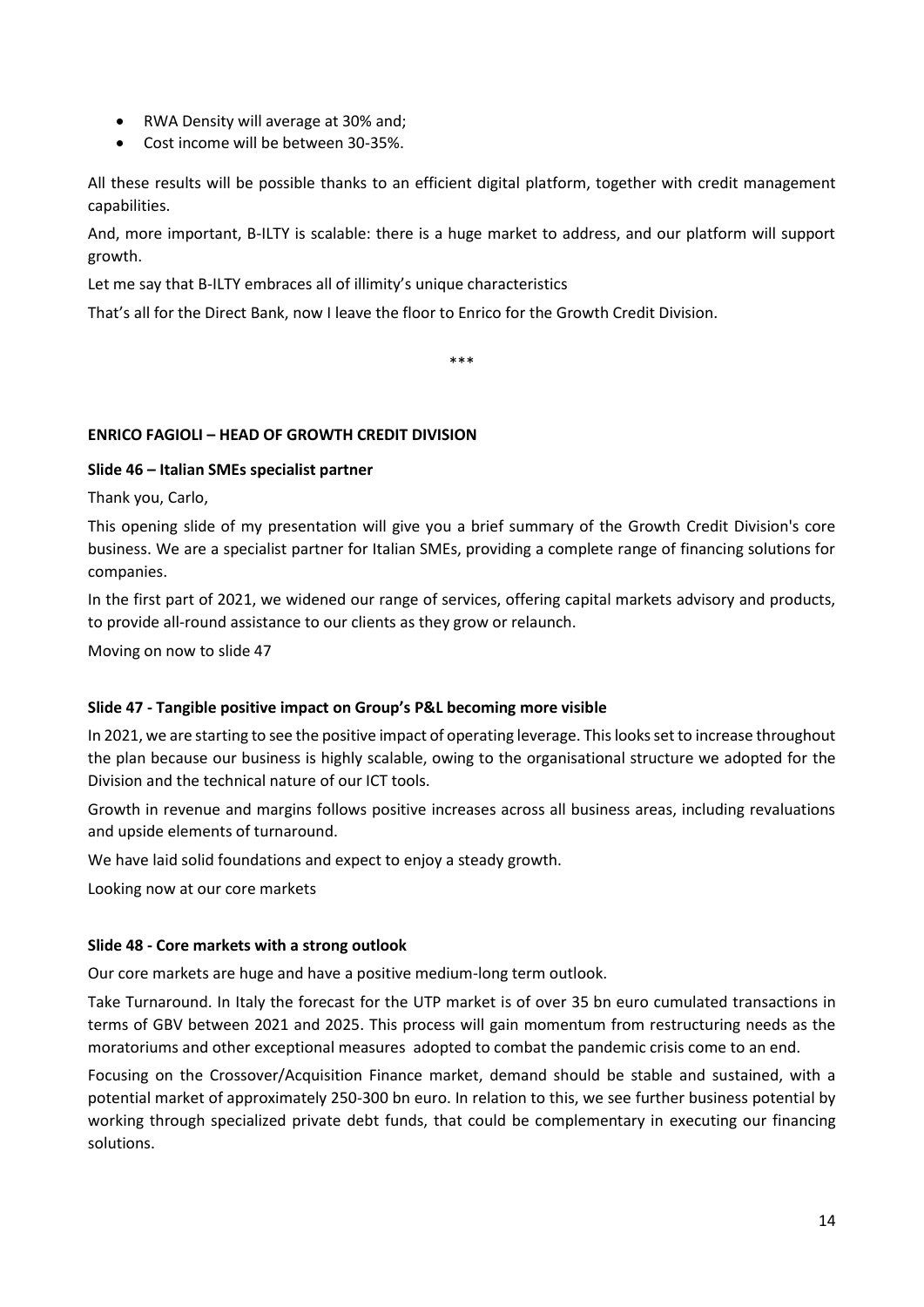Factoring, with a 230 bn euro turnover in Italy in 2020, remains an attractive option for many companies to fund their working capital requirements, with flexible, customisable solutions. Our forecast is for increased growth in this area in the future.

I'd now like to take you through the approach we have taken and how that has resulted in very good asset quality and overall results.

# **Slide 49 - Strong origination capabilities with an industry focused highly selective approach**

We have become a serious player in each of the Division business segments, with over 1 bn euro of originated business.

At the end of 1Q21, Turnaround had 260 mln euro in assets, less than the targets we had when we started, as we followed a very strict risk adjusted return approach while the pandemic effects temporarily negatively impacted the UTP single name transactions market.

Elsewhere, in Crossover & Acquisition Finance, the around 450 mln euro in loans exceeds the targets we had when we started.

The Factoring business is growing significantly and rapidly, reaching a turnover of around 200 mln euro in 1Q21.

We have developed specific expertise in lending backed by public guarantees, playing a leading role in this segment.

Finally, illimity is at the forefront in applying ESG rating to all Turnaround and Crossover clients and, other than extending this evaluation to factoring clients, we are working to be ready to disclose the green asset ratio of our financing activities.

It is very important to note that we grew while maintaining a very selective risk appetite approach with an industry focus. In the 2 and a half years illimity has been operational, to execute close to 100 transactions, we have analysed in the region of 500 Crossover and Turnaround dossiers. This selective approach is the reason behind a very good asset quality, which I will now look at in more depth on slide 50.

# **Slide 50 - Asset quality very good notwithstanding difficult market conditions**

Our Gross organic NPE ratio, considering all the transactions executed since inception, is 0.8%, which is one of the best in the Italian banking system.

Plus, our ratio of state-backed financing on total performing assets, excluding factoring, is one of the highest in the business, with 44% of performing assets secured with SACE or MCC guarantees. This has positive repercussions for portfolio risk and the efficient allocation of capital.

Finally, credit risk mitigation is also central to our factoring business. Here, nearly 60% of our stock is insured and in 2Q21 we started factoring with state guarantees, becoming one of the first movers in this specific segment.

In the next few slides I'm detailing each area of the Growth Credit Division to highlight our performance expectations for the Division.

## **Slide 51 - Turnaround: focusing origination on highly profitable segment with positive momentum**

Starting with Turnaround:

As the market for UTP transactions will be large in the coming years, we have ambitious, but reachable targets, in terms of a cumulated business origination amount of E 1,3bn, while the targeted IRR risk adjusted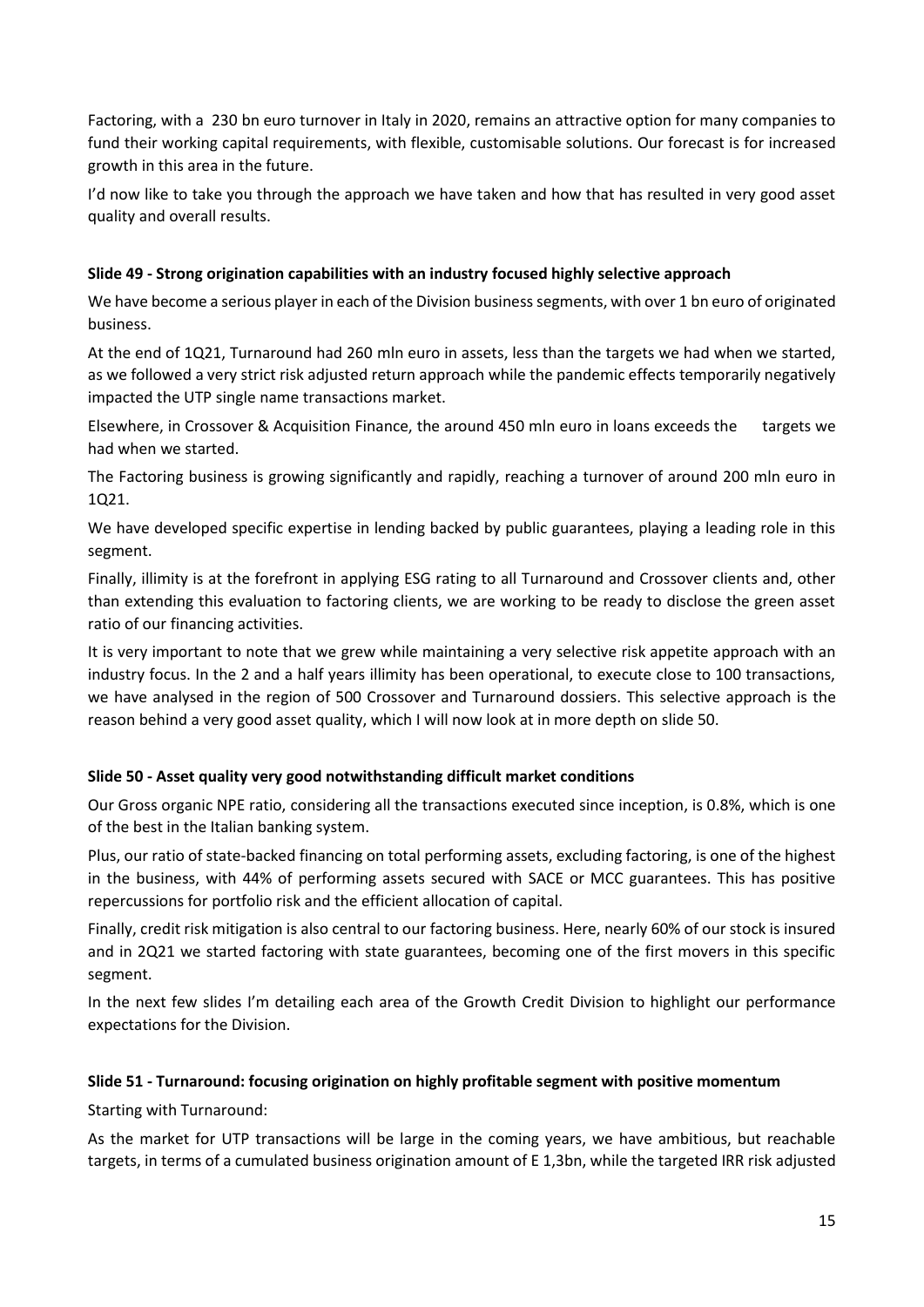in the range of 9%-12% and RWA density around 110% are based on the relevant data of the deals executed so far.

Our goals are reachable due to the following factors:

- deep knowledge of many industrial markets, obtained through our Tutors network, that will grow to increase the coverage of specific industries;
- the cross functional expertise with Distressed Credit Division regarding UTP portfolios investments;
- the unique ability to provide working capital solutions, leveraging on our factoring activities;
- a further development of our IT Solution to manage UTP positions efficiently.

Let's look at Cross-over & Acquisition Finance.

## **Slide 52 - Cross-over & Acquisition Finance: selective growth**

The credit market for SMEs will remain large in the coming years, we have reasonable and reachable targets, based on our track record, either in terms of cumulated business origination amount of E 1,2bn or in terms of returns, around 4% spread and 2% arranging fees, while the RWA density target demonstrates the efficient capital allocation.

To hit our targets, we will be drawing on the following key factors:

- a deep knowledge of many industrial markets, again as in the Turnaround, obtained through our tutors network, that will grow significantly in the coming years;
- an unparalleled expertise in designing and executing tailor made transactions for complex financing needs;
- an efficient capital allocation, to be obtained also leveraging on our relevant experience in lending activities with public guarantees.

Let's move to Factoring.

## **Slide 53 - Factoring: capital optimisation initiatives through extensive credit coverage**

The market size of Factoring is huge, and it is expected to further grow in the coming years, our targets in terms of turnover (2,0bn in 2023 – 4,3 bn in 2025) and outstanding volumes (0,6 in 2023 – 1,1bn in 2025) are reachable, while the target in terms of gross return (3 – 3,5%) are based on the transactions executed so far. The target in terms of RWA density of 35% - 45% demonstrates the efficient capital allocation also for Factoring.

To achieve our goals, we will be drawing on the following key factors:

- the establishment of long-term relationships with clients together with the strengthening of the sales team;
- the experience in reverse factoring transactions that create a 'snowball effect' for the growth of the customer base;
- seamless digital operations management, allowing to scale up turnover volumes;
- innovative capital management solutions, combining eligible credit insurance with public guarantees, based on the relevant experience matured in lending with public guarantees.

And now, my last slide will bring to your attention a recently added capital light area of business, Capital Markets.

#### **Slide 54 - Capital Markets: exploiting our deep market knowledge to offer additional advisory services**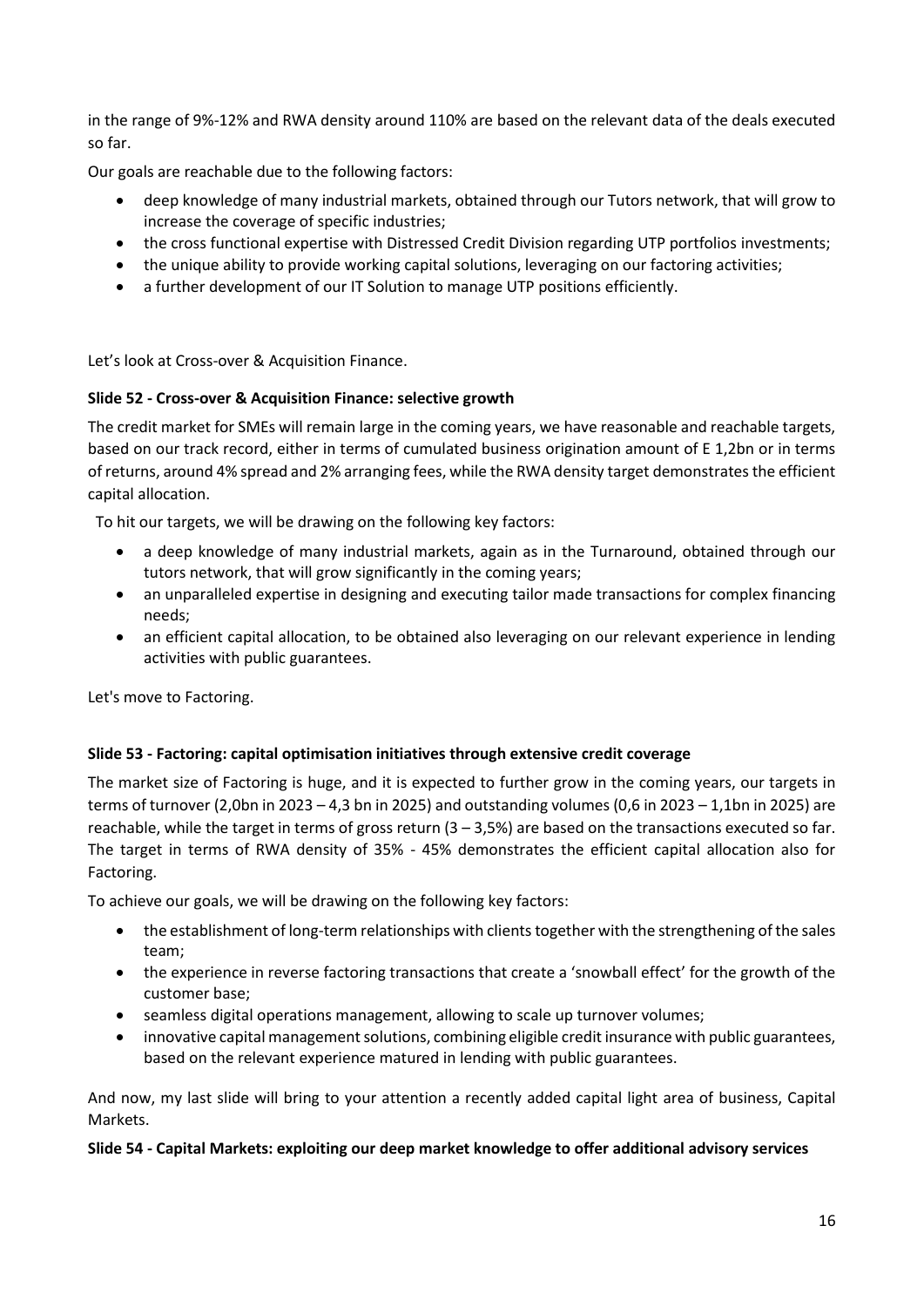We started our advisory Capital Markets activities early in 2021, capitalising on our deep knowledge of SMEs and of their financial needs. We are providing our clients different, integrated solutions to access capital markets, to finance their growth, optimising the capital structure, and mitigating interest rate and currency risks.

Regarding the equity capital market, illimity has already been appointed as NOMAD for the Italian Alternative Market (AIM) and it is providing advisory for IPO on this market, while, regarding debt capital market, the focus is on mini-bond placement either on the EXTRA-MOT market or private placement.

For Risk mitigation activities, we are providing hedging solutions for interest rate and currency risks for SMEs that are already illimity clients. We act as brokers and this activity is starting in the 2H of 2021.

The fees generated by Capital Market activities are highly reasonable and reachable, considering the massive market dimension and our existing client base.

That is all from the Growth Credit Division, I now hand you over to Andrea

\*\*\*

### **ANDREA CLAMER – HEAD OF DISTRESSED CREDIT DIVISION**

Good morning everyone and thank you Enrico.

### **Slide 56 - Specialised player in Corporate Distressed Credit**

In Slide 56, let me start with a high-level description of the Distressed Credit Division.

We are a leading player in the Corporate Distressed Credit industry, [specialised](https://dictionary.cambridge.org/pronunciation/english/specialized) in a number of attractive market segments and fully integrated in the industry's value chain: investment, senior financing of other NPE investors, servicing, and remarketing of real estate assets and capital goods.

#### **Slide 57 - Fully-integrated value chain**

In Slide 57, you will see a snapshot of our fully integrated approach

Our full integration in the value chain, from Origination, to Pricing, to Workout, to the Remarketing of collaterals, allows us to have a deep understanding of the whole [process,](https://dictionary.cambridge.org/dictionary/english/process) and drives the building of great synergies across the whole chain.

The data we collect in each individual phase is capitalised during the following phases, [enhancing b](https://dictionary.cambridge.org/dictionary/english/enhance?q=enhancing)oth selective bidding and recovery strategy execution.

Now you have a good idea of the division approach, I will continue with: the results we have [achieved,](https://dictionary.cambridge.org/dictionary/english/achieve?q=achieved) the foundations we have put down, and our future expectations for the division.

### **Slide 58 - Distressed Credit Division: strong contribution to Group P&L**

Going to Slide 58, let me introduce the key targets for the following years

Distressed Credit Division has provided a strong profit [contribution](https://dictionary.cambridge.org/dictionary/english/contribution?q=contribution+) to illimity's P&L so far. For the next few years, we will expand our portfolio base and further consolidate our dynamic approach to portfolio management. We expect additional [consolidated](https://dictionary.cambridge.org/dictionary/english/consolidated) revenue to come from third-party mandates for neprix, and the valorisation of neprix Sales as a key player in the Real Estate industry.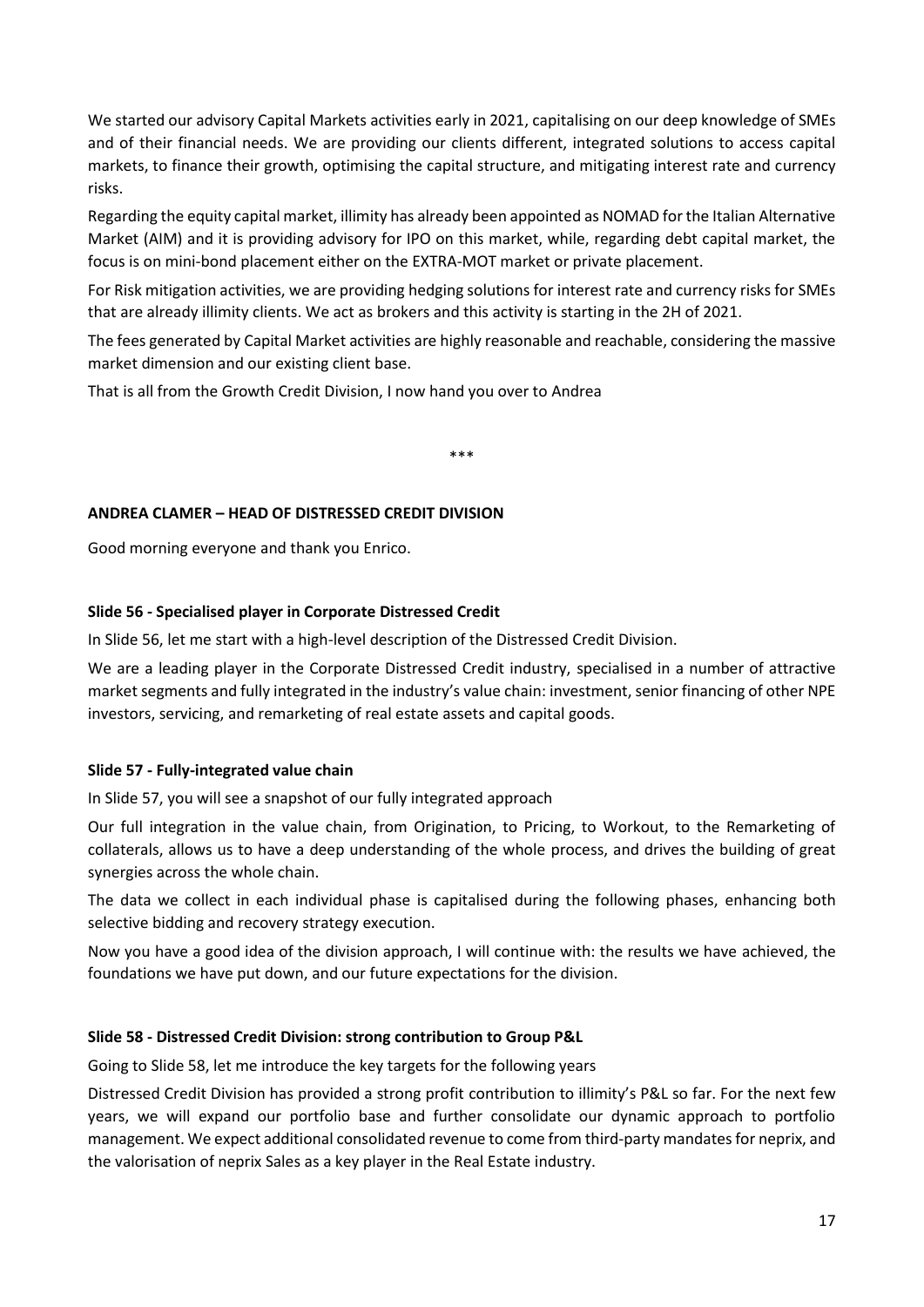In terms of new business, our target is to reach 3 bn euro in terms of total net book value of new Investments, with an average gross IRR above 12%, while Senior [Financing is](https://dictionary.cambridge.org/dictionary/english/financing?q=Financing+) expected to generate 0.4bn of additional volumes in 21-25.

# **Slide 59 - Major investor in the Italian market**

In the next Slide, slide 59, let's take a look at the business origination.

Over [recent](https://dictionary.cambridge.org/dictionary/english/recent) years, the Division has promptly captured new opportunities: this has put us among the top 3 Italian Distressed Credit investors, with [overall](https://dictionary.cambridge.org/dictionary/english/overall) investments in 8 bn GBV as of today, ranging from NPL to UTP, corresponding to a purchase price of 1.2 bn euro.

[Our t](https://dictionary.cambridge.org/dictionary/english/our)eam has granted almost 500 mln euro of Senior financing. In 2020, this area was refocused on highreturn opportunities and our structuring know-how will also be crucial in credit disposals.

neprix achieved a very [promising](https://dictionary.cambridge.org/dictionary/english/promising) total of 9 bn euro Assets Under Management between loans and assets, thanks to the data centric servicing platform.

Moving to Slide 60

## **Slide 60 - Very strong track record**

We see that the credit portfolio has been experiencing a robust track record of cash flows, way above initial expectations, and leading to a strong[-recurring](https://dictionary.cambridge.org/dictionary/english/recurring) profit contribution: these profits were made possible through both our conservative pricing approach and our dynamic servicing. Also the periodic sale of Retail exposures in the secondary market brought a positive contribution to the P&L.

## **Slide 61 - NPE market evolution leads to new opportunities for illimity as a whole**

Next Slide 61, explains where illimity sits in the current NPE market and how we are going to strengthen our position.

Over the last few years "UTP going concern" positions have grown, we expect this trend to continue. Global operators are becoming more and more selective and specialised: servicers, in particular, are required to prove deep-industrial-know-how, as well as remarketing capabilities.

Illimity has all the critical success factors to tackle the challenges of the new NPE market. For gone-concern NPE we have the best legal skills and data related to court timings. For going-concern NPE we possess restructuring and industrial [know-how,](https://dictionary.cambridge.org/dictionary/english/know-how) an onboarding IT platform for large UTP portfolios, and a banking license to provide all possible credit solutions.

## **Slide 62 - Large and dynamic addressable market**

Moving on to Slide 62, where I will give you an idea of the addressable market size

Recent studies estimate the NPE market for 2021 to 2025 will be close to 180 bn euro in terms of GBV transactions. We have been further developing our competences to accommodate the new market trends, which are driven by the macroeconomic downturn fuelling a new moratorium wave, Calendar Provisioning and the Regulators' focus on the NPE de-risking.

As I now move forward over the following slides, I will give you relevant information on neprix.

## **Slide 63 – Data-centric approach and technology enable specialisation and scale**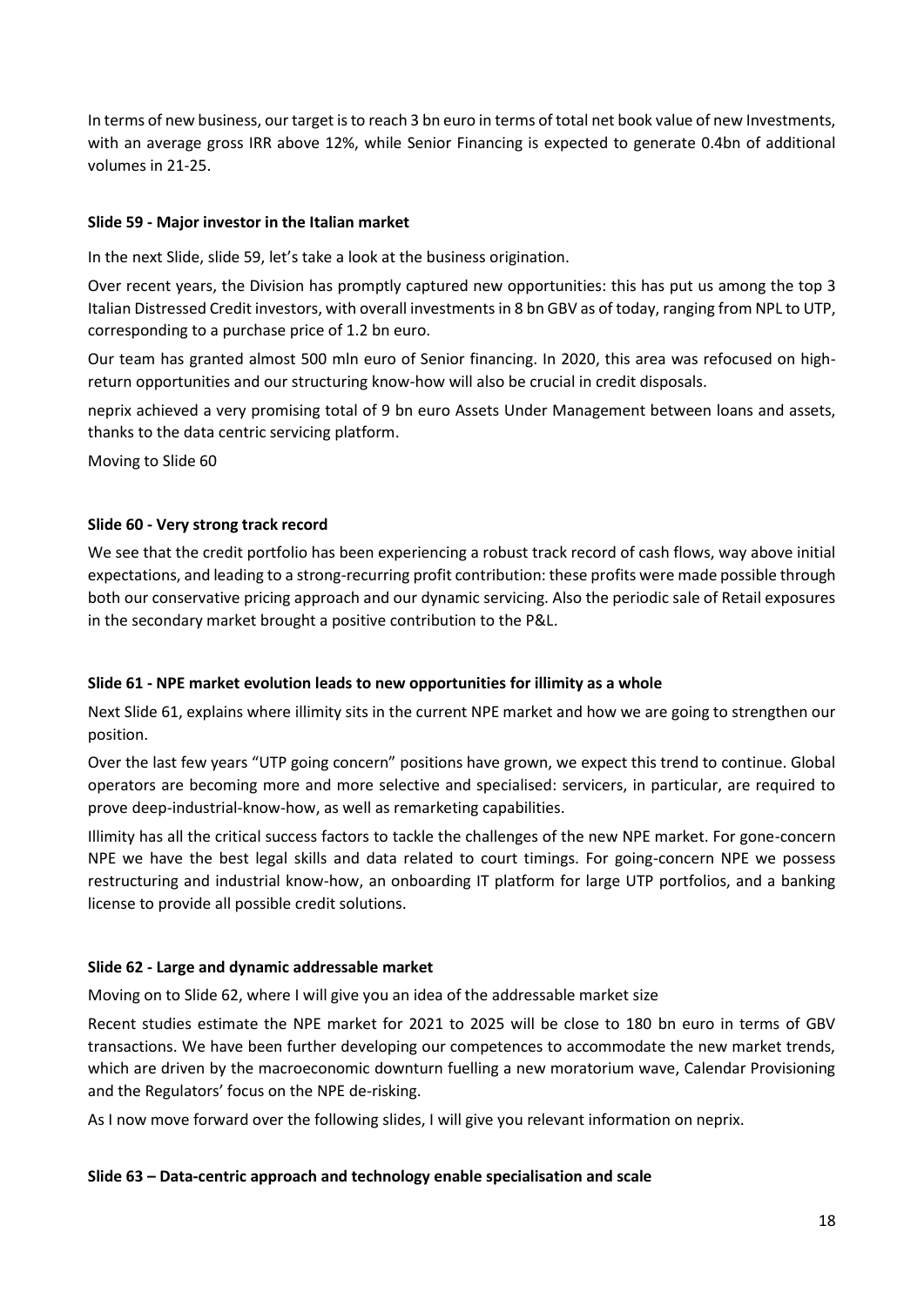neprix is already a leading player in the corporate credit servicing industry, operating two business functions:

- neprix Credit Management, specialised in the Due Diligence, Workout and Recovery activities concerning corporate credits, ranging from NPL to UTP with going- and gone- concern positions;
- neprix Sales, covering a wide range of activities concerning the Remarketing of credit collaterals, and Web Marketing of distressed assets through proprietary Web platforms, which are dedicated to real estate assets and capital goods;

By the end of 2025, neprix is set to achieve a target of 25 bn in terms of GBV, including both captive and extra-captive loans and assets, 110 mln net revenue for 2025 and a 46% EBITDA margin.

## **Slide 64 – Technology: keystone to combine high specialisation and large volumes**

Moving to next Slide 64, I want to highlight how through the value chain, we can move from a [tailored](https://dictionary.cambridge.org/dictionary/english/tailor?q=tailored+)  approach to a standard approach, affecting the volumes.

Despite neprix being a typically [industrialised](https://dictionary.cambridge.org/dictionary/english/industrialized?q=industrialised) player, i[t maintains](https://dictionary.cambridge.org/dictionary/english/maintain?q=maintains) a tailor-made approach and capitalises on deep know-how in Real Estate, focusing on mid to large tickets.

Furthermore, neprix is supported by a[n innovative a](https://dictionary.cambridge.org/dictionary/english/innovative?q=innovative+)nd integrated tech platform, which allows efficient management along the Corporate Servicing value chain. This integrated platform is the enabler of the approach and allows for successful Scaling.

In short, we will standardise the tailor-made approach through technology and scale up!

### **Slide 65 – neprix sales: Already leading player in digital remarketing**

On Slide 65, I will focus on the business unit neprix Sales and the cornerstones of its strategy

neprix Sales is already a leading player in the industry, with 4 mln euro of revenue realised in the first quarter of 2021, and 5.5 thousand real estate assets in stock. There are two factors allowing it to be a successful player.

First of all, neprix Sales is a digital-native business managing 6 multi-sector web portals totalling 24 mln annual visits: it also benefits from a team of IT developers and the ownership of a vast database of registered clients.

Secondly, being best-in-class in operations enables neprix Sales to run fully-digital and highly-specialised processes.

Moving on, I would like to highlight the opportunities neprix has in the Italian real estate market and how we are going to capture them. Slide 66

#### **Slide 66 – neprix sales: Ready to expand selectively**

In 2019, the Italian Real Estate market recorded approximately six hundred and fifty thousand transactions with a value in excess of 115 bn.

Transactions within the free market of residential assets accounted for 95 bn euro, representing the vast majority of transactions, and one third of them involved new or under-construction buildings. To date neprix Sales has been operating only in the judicial market, which accounted for 7 bn in 2019.

neprix Sales will enter and expand in the new construction market by [capitalising o](https://dictionary.cambridge.org/dictionary/english/capitalize?q=+capitalising+)n the already consolidated skills developed over the past 2 years in the judicial market. And will provide solutions to the persistent "pain points" in the Real Estate market.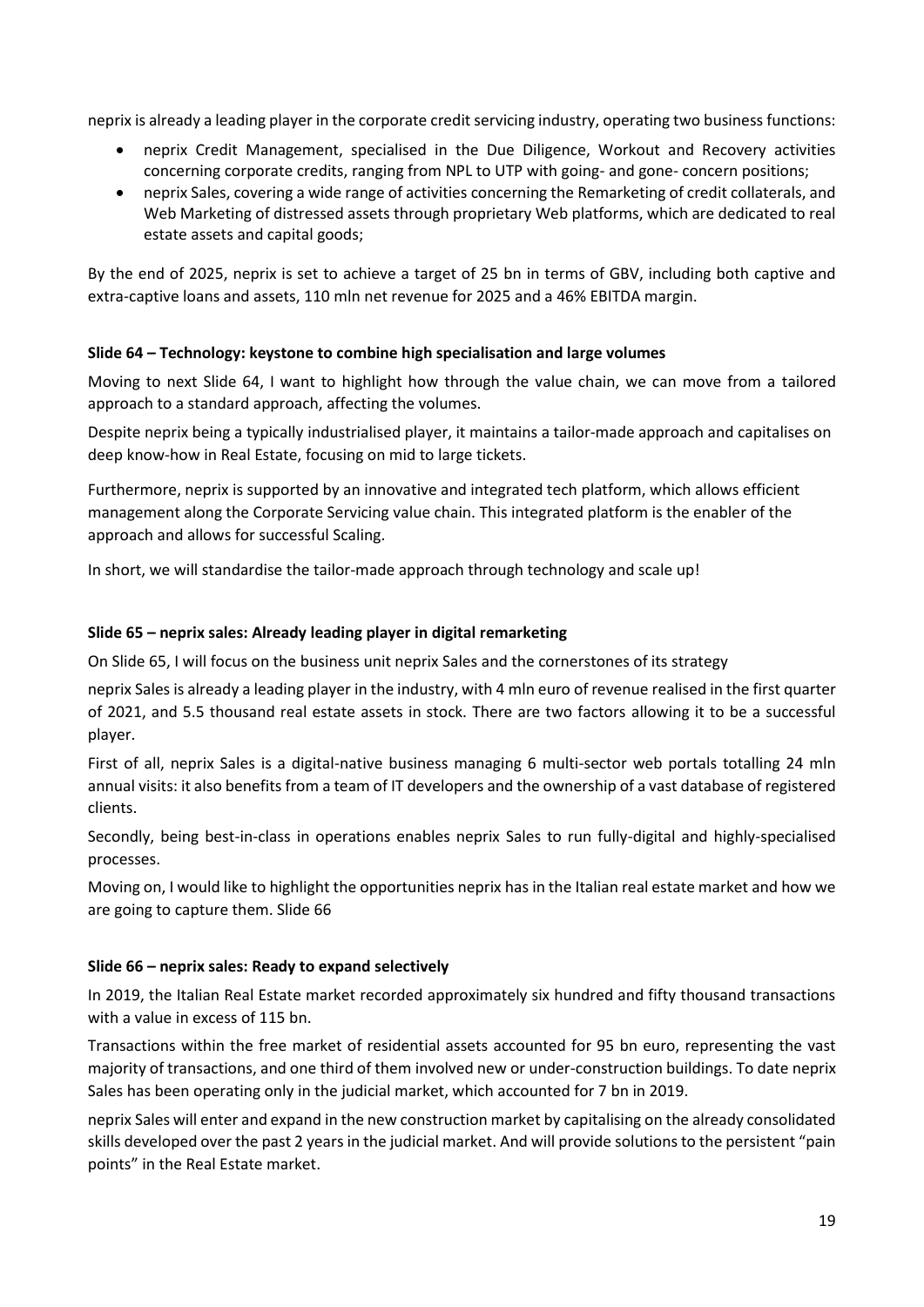### **Slide 67 – Illimity & neprix strategic partner of choice of Apollo**

neprix has limitless opportunities: on the next slide I will highlight a key initiative which forms part of the business plan. Slide 67

Last week, illimity and neprix signed a landmark joint-venture agreement with the global investment fund Apollo, aimed at pursuing 500 mln euro of co-investments in Italian Single- Name-distressed-credit with real estate collateral. Apollo picked illimity as a coinvestor, and then the joint venture chose neprix.

The partnership is really a game changer for us. illimity and neprix will benefit from Apollo's brand. In addition, we have a large and profitable pipeline of Special Situations ahead, so the financial support of a global fund represents, for us, a capital-light approach to these opportunities. And finally, neprix will act as a sole servicer of acquired loans, enlarging its services to the market.

We expect this kind of partnership will contribute roughly 19 mln euro of revenue cumulatively from 2021 to 2025, to neprix, and 15 mln in terms of additional cumulative EBIT.

### **Slide 68 - Data-driven Business Model leading to successful performance**

And now my presentation ends with Slide 68, showing how our data-driven business model works and leads to great performance

As you know very well, illimity is digitally-native, so technology and data management are pillars of the business model. The capability of using data in virtuous cycles is a common driver of success for all the bank's divisions.

Thanks to the critical mass achieved in acquisition, management and disposal, coupled with the full coverage of the value chain, our Division is able:

- to first, collect and process a large amount of data on borrowers, guarantors, assets, legal procedures;
- then, to employ this data to enhance all of our activities through a virtuous circle: the data we collect increases our knowledge on market values, prices and recovery rates, this then speeds up our processes, increases pricing precision and reduces costs across the entire value chain.

To conclude, I feel very happy about the strong results and milestones achieved so far: they form the springboard for the next few years, and demonstrate, without a doubt, that the Division has what it takes to achieve its goals for 2025.

\*\*\*

Thank you very much!

## **MASSIMO DI CARLO, CHAIRMAN OF illimity SGR**

Good morning to everyone and thank you Andrea

#### **Slide 70 - Make illimity limitless**

I am now going to present the plan for illimity SGR, the newborn in the illimity Group.

The SGR, our asset manager company, is potentially capable of breaking growth barriers for the Group, thanks to the capital light nature of its business

- The SGR is a fully licensed asset manager who is willing to leverage on illimity's core competences
- Illimity SGR will be in a position to generate a fee based and recurrent revenue stream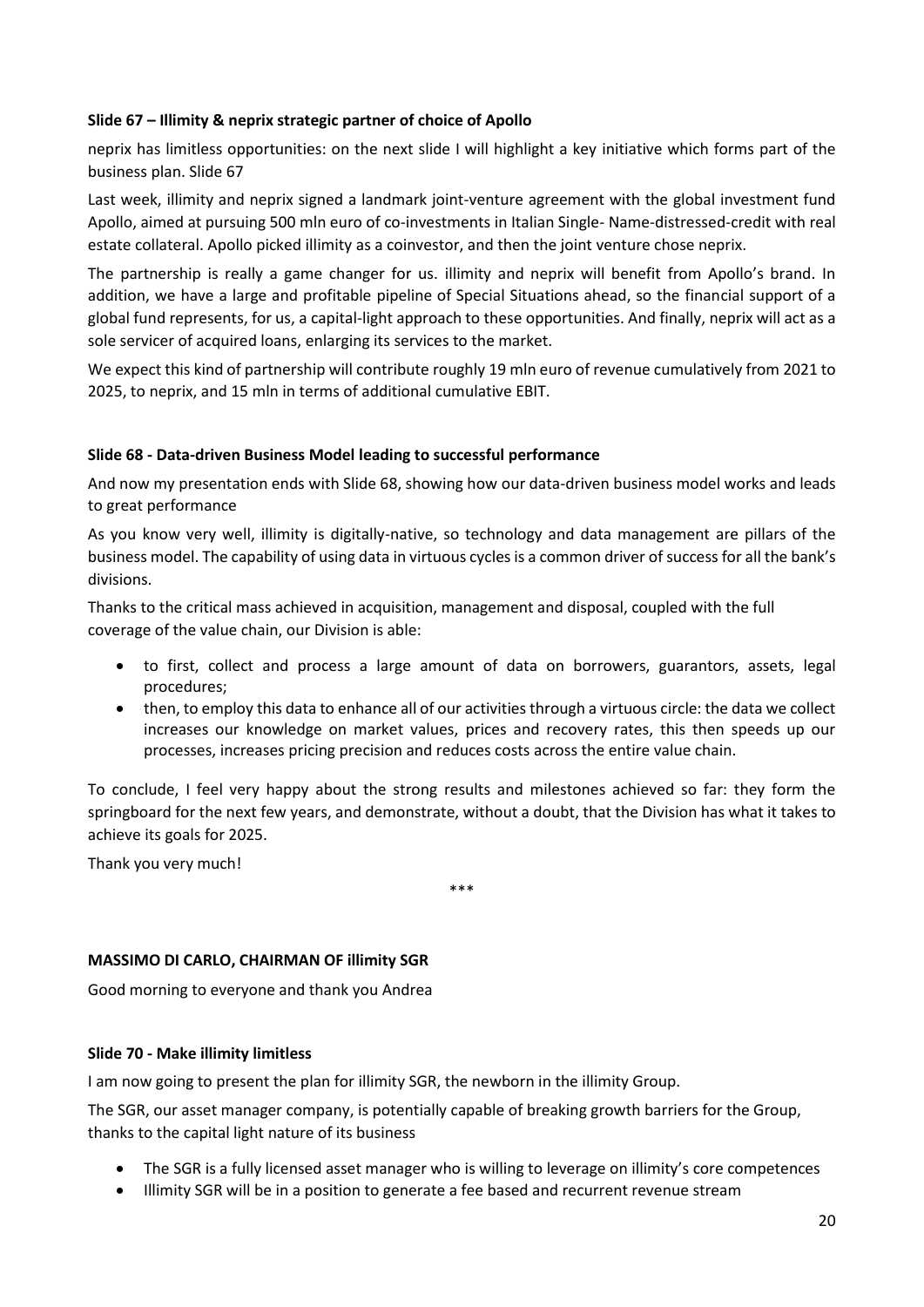- Consistently with the Group's native distinctive factors, the SGR will incorporate a digital approach also in its fund management activity and best practice ESG metrics
- On top of the 3 main identified strategies, we will review in the next slide, the SGR will originate funds also in other asset classes by attracting top tier talents to its open platform

## **Slide 71 - Solid pipeline ahead**

Moving on to slide 71 we have a snapshot of the 3 closed ended funds that will be the cornerstones of our business plan

- The Credit & Corporate Turnaround Fund the investment focus of this fund is on UTP loans currently contributed by 7 banks; the first closing took place in Q1 2021 for an amount of € 140 mln. We expect another closing to take place during 2021;
- The Private Capital Fund this fund will represent a flexible one stop shop for SMEs having a need for growth and expansion capital to be served through financial instruments ranging from senior debt to minority equity and across the entire capital structure First closing is expected to happen late 2021 or early 2022;
- The Real Estate Fund

The investment focus will be on real estate assets expected to be contributed by banks or other real estate investors looking for a professional management of complex assets. Our servicing company neprix will be the servicer of the contributed real estate assets.

As you surely noted, all 3 products do have clear synergies with 2 of the main business Divisions of the Group

#### **Slide 72 - Over €1bn AuM target by 2025**

If we move to slide 72, we have a short summary of the business plan figures for the SGR

- AUM will exceed € 1 bln in 2025 and this would be a significant number for a closed ended fund manager;
- Fees will be 7 mln in 2023 and will increase to 12 mln in 2025 with a profit before tax of 5 mln in 2025;
- We expect an average fee of 1% with some carried interest from 2027 onwards. We will use a careful cost management approach with FTEs of approximately 20 colleagues from 2023 onwards.

Thank you again and I am now pleased to hand it over to Corrado for his final remarks

\*\*\*

### **CORRADO PASSERA, CHIEF EXECUTIVE OFFICER**

Thank you for taking the time to follow our presentation to the end.

We are convinced that we have presented you with a solid plan with robust strategic and financial targets. However not all the opportunities – both technological and commercial - we will have over the next few years are embedded in the Plan.

In addition: